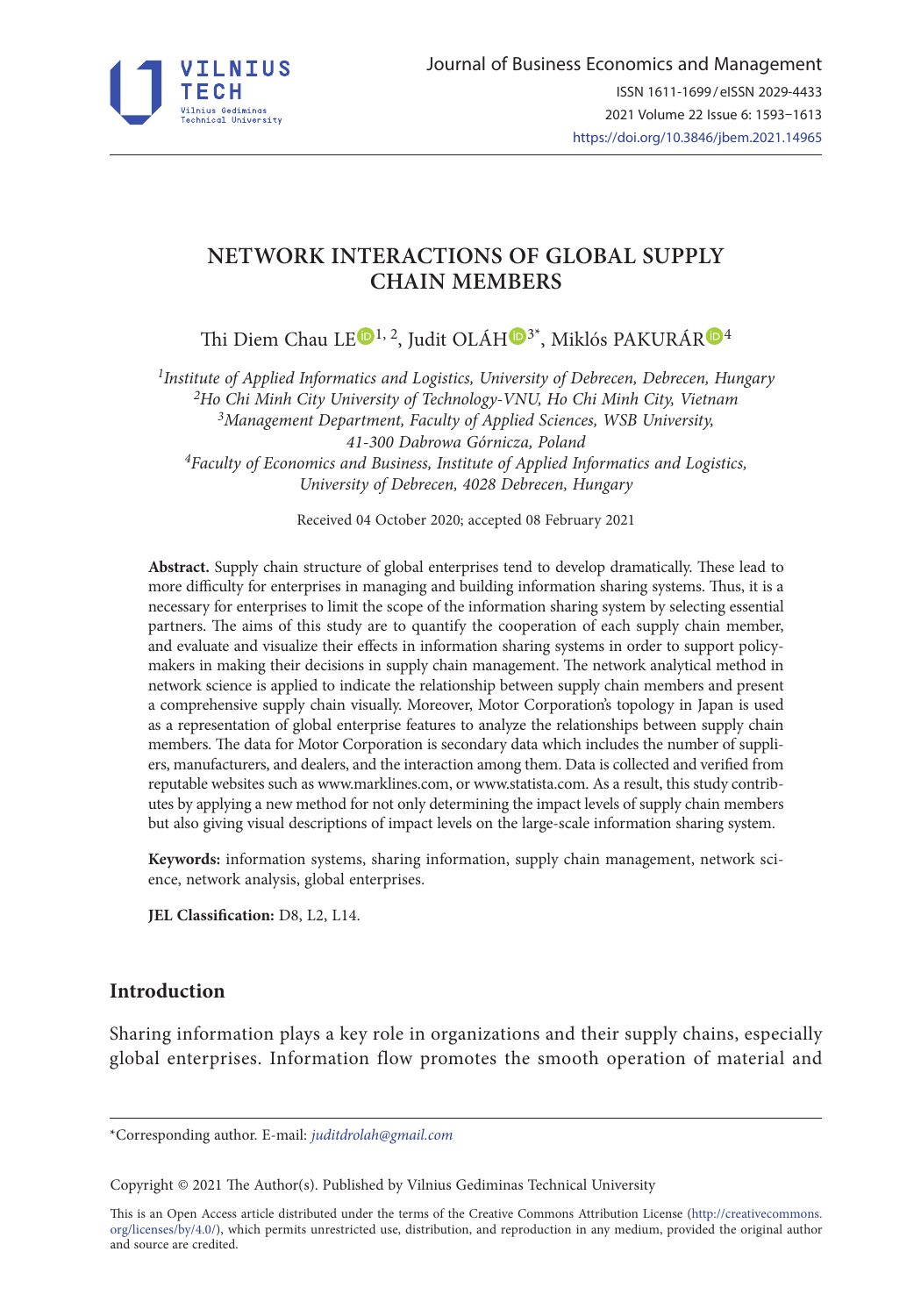financial flows in the supply chain (Topal & Sahin, 2018; Lambert & Cooper, 2000). In network of global enterprises, complex bidirectional information interaction is appeared (Vörösmarty & Dobos, 2019). Bidirectional interaction is identified as the degree of business nodes in which direct communication is implemented to exchange information (Li et al., 2014). In this context, Dvorský et al. (2020) in their case study examined the attitudes of entrepreneurs on the sources of strategic risk in SMEs and Dobrovič et al. (2019) implemented the EFQM model to assess and improve business performance. Based on the movement of the information flow, managers make their decisions in improving productivity (Jiang & Ke, 2019; Bencsik & Juhász, 2020; Pakurár et al., 2019). Besides, they minimize cost or maximize profit for each partner or/and the whole supply chain and increase their competition in the market (Bakacsi et al., 2002; Cai et al., 2020; Lei et al., 2019; Jeong & Hong, 2019; Myšková & Kuběnka, 2019; Onalan & Magda, 2020; Wu et al., 2019; Zhao et al., 2019).

Maskey et al. (2020) consider 15 factors affecting the operation and strategies of information sharing. Among these factors, personal connections and interaction routines are factors influencing both operation and strategy of sharing information (Dvorský et al., 2020; Gallo et al., 2019; Zéman, 2019), which, in turn, positively affect the HRM processes in enterprises (Bilan et al., 2020). At the same time, the level of development of technological and digital infrastructure plays a decisive role in the development of these factors, as they are the determining factors of competitiveness at both the country and company level (Béresné, 2018). Personal connections are the personal relationships formulated basing on trust and cooperation (Cai & Yang, 2014), including advanced forms of knowledge sharing (Mishchuk et al., 2016). Interaction routines are defined as the degree to which business communicate with partners to exchange information in business activities. For example, companies and their partners exchange mutual goals and objectives, or plans (Baranyai et al., 2012; Li et al., 2014).

This study analyzes the complex interaction routines and personal connection in information sharing networks between global enterprises and their supply chains. The aims of study are to determine key members who significantly affect information sharing network and quantify the level of cooperation among partners in supply chain. These results will support managers in a significant way when they make their decisions in building a strategy for information sharing and information sharing operations, as well as supply chain management (Kot et al., 2018). Network analytics in network science is applied to solve these problems. Unlike traditional methods, network analysis mainly focuses on studying the structure of network instead of the attributes of each member in network. This means that the core of network analysis is tight relations among the participants in a system (Giuffre, 2013). Thus, network science, which consists of mathematical functions, is suitable for analyzing the interaction of complex and large networks (Wang, 2014). Moreover, based on Cytoscape software, network science provides a comprehensive visual picture of the effect levels of each member in a large network. Large-scale data is collected on websites of a global company, their branches, and their supply chain in the automotive industry in Japan. The results give a comprehensive evaluation of personal connection. Furthermore, the interaction routines of each member are also compared,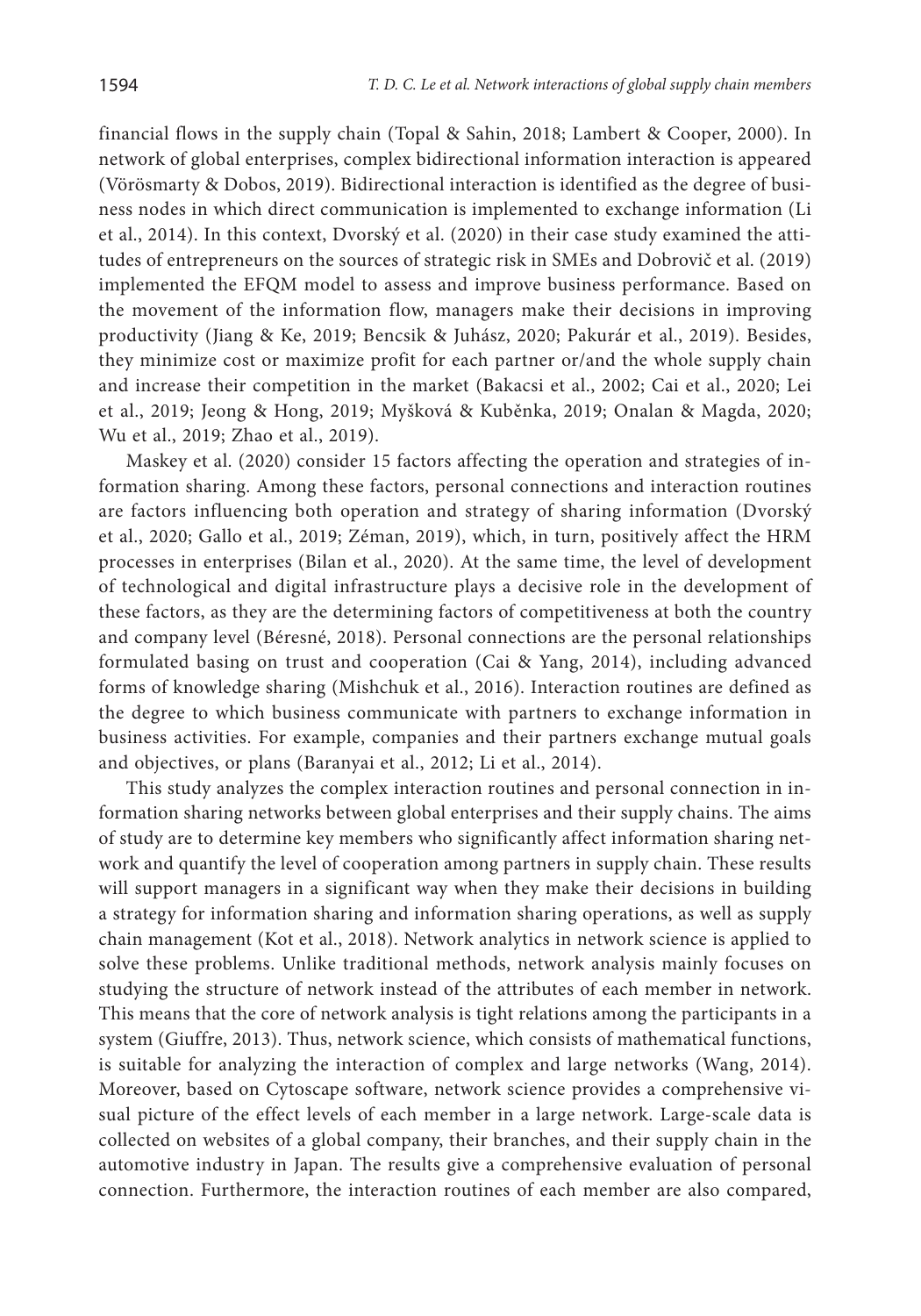to reveal which members affect significantly the sharing of information in a global enterprise and its supply chain.

Seven sections are included in the paper structure. First of all, a literature review discusses the application of network science in previous studies, and reveals differences between this study and previous studies. The next section presents the method, showing the necessary elements to apply network science in a real network. Fourthly, a case in the automotive industry is described through its features of organization, product flows, interaction network, data, and assumptions. The results are analyzed and a visual description is presented in Sections 5 and 6, respectively. The final section is the conclusion.

#### **1. Literature review**

Global enterprises are defined as international companies. International companies are a set containing many branches. Their branches spread over many countries. Besides, these branches work under management and control, as well as within the broad policy framework of their parent company. The combination between global enterprises and their supply chain members plays a vital role in fuelling international trade and global industrialization (Popp et al., 2018; Gonda et al., 2020).

"Information sharing (IS)" refers to the activity of exchanging good-quality information or knowledge among partners in supply chain (Li et al., 2006). Sharing information is bidirectional, which means that its moving includes both vertical and horizontal connections in supply chain structure (Shang et al., 2016). Information sharing system plays a key role in the efficiency of supply chain management. Exchanging information enhances collaboration between supply chain partners. Besides, shared information flows reduce uncertainties and complexities by distributing the actual primary information without the need of predicted data (Huo et al., 2014).

Network science describes characteristics of network through the vertices and edges. Vertices refer to nodes, and edges refer to links which connect a node pair. The link number of a node is a degree. The in-degree of a node refers to the number of heads of a node. By contrast, the number of the tails of a node is the out-degree of a node (Barabási, 2016). It is clear from the results of previous studies that network science is an effective method suiting a complex supply chain network (Bier et al., 2020; de Lima Simão et al., 2018; de Camargo Junior et al., 2012; Durda & Ključnikov, 2019). Network analysis is a method belonged to network science field "Network analysis is the study of structure". This means that the content of analysis does not emphasize what the own attributes of each member are. By contrast, the analysis mainly focuses on the relationships among members in network (Giuffre, 2013).

In supply chains, previous studies have mainly applied network science to solving problems relating to the topological characteristics of supply chains, the selection of a suitable network, and the relationships between factors in a supply chain network (Table 1). Firstly, Saglietto et al. (2014) applied network analysis to answer the question "What is supply chain structure?" in a wine industry supply chain. Based on network science, Brintrup et al. (2015) found that the structure of an industry is formed by communities connected by hub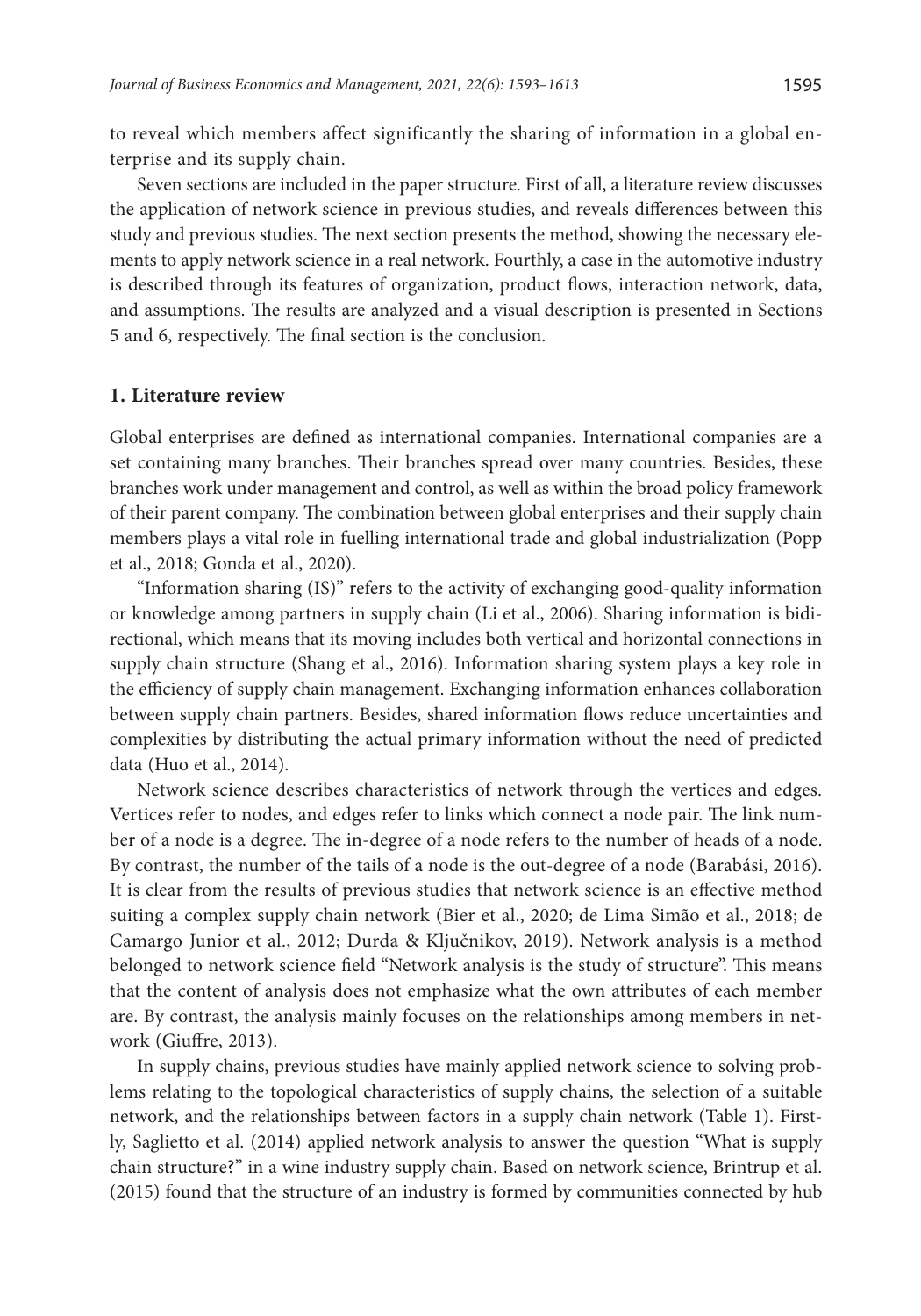|                             |                                | Selection of a suitable network |                       | Relationship       |
|-----------------------------|--------------------------------|---------------------------------|-----------------------|--------------------|
| Authors                     | Topological<br>characteristics | Small-world<br>network          | Scale-free<br>network | between<br>factors |
| Chen and Lin (2012)         | X                              | $\mathbf x$                     | $\mathbf x$           |                    |
| Hearnshaw and Wilson (2013) | X                              |                                 | $\mathbf x$           |                    |
| Saglietto et al. (2014)     | $\mathbf x$                    |                                 |                       |                    |
| Zhang (2014)                |                                |                                 | X                     |                    |
| Brintrup et al. (2015)      | $\mathbf x$                    |                                 |                       |                    |
| Jozwiak et al. (2016)       | X                              |                                 |                       |                    |
| Nuss et al. (2016)          |                                |                                 |                       | X                  |
| Perera et al. (2017)        |                                | $\mathbf X$                     | X                     |                    |
| Liao et al. (2017)          |                                | X                               | X                     |                    |
| Chin and Lee (2018)         | $\mathbf X$                    |                                 |                       |                    |
| Fekete and Hatványi (2018)  |                                |                                 |                       | X                  |
| Ledwoch et al. (2018)       |                                |                                 |                       | X                  |
| Siddique et al. (2018)      |                                |                                 | X                     |                    |
| Bier et al. (2020)          |                                | X                               | $\mathbf X$           |                    |
| This study                  |                                |                                 |                       | X                  |

Table 1. Relevant problems for applying network science in previous studies (source: authors' own study)

firms. Similarly, Jozwiak et al. (2016) and Chin and Lee (2018) established a general set of topological characteristics in real supply chain networks. Next, Perera et al. (2017) and Bier et al. (2020) introduce a comprehensive review of the methodologies. They describe how to build the topology and robustness of supply chain networks, and the suitability of small-world networks and scale-free networks in the complex networks (Chen & Lin, 2012; Hearnshaw & Wilson, 2013; Liao et al., 2017). Zhang (2014) and Siddique et al. (2018) selected scale-free networks based on analysis of the evolution of the logistics distribution network and collaboration patterns in material handling, respectively. Finally, network science is also applied in analyzing and evaluating relationships between factors in the supply chain (Benda-Prokeinová et al., 2017). In particular, Nuss et al. (2016) introduced network structure, including supply chain actors (nodes) and the associations among them. Similarly, Ledwoch et al. (2018) considered the relationship between the network structure and their ability to reduce inventory and re-establish routing. A more complex network structure is proposed Fekete and Hatványi (2018). They applied network science theory to find the cause and show the effect of the relationship between the network element of a logistics network and its behaviors. Therefore, it is clear from the data in Table 1 that in the last five years researchers tend to prioritize the application of network science for selecting a suitable network and evaluating the relationship between factors over determining topological characteristics. Among the selection of a suitable network and the evaluation of relationships, the selection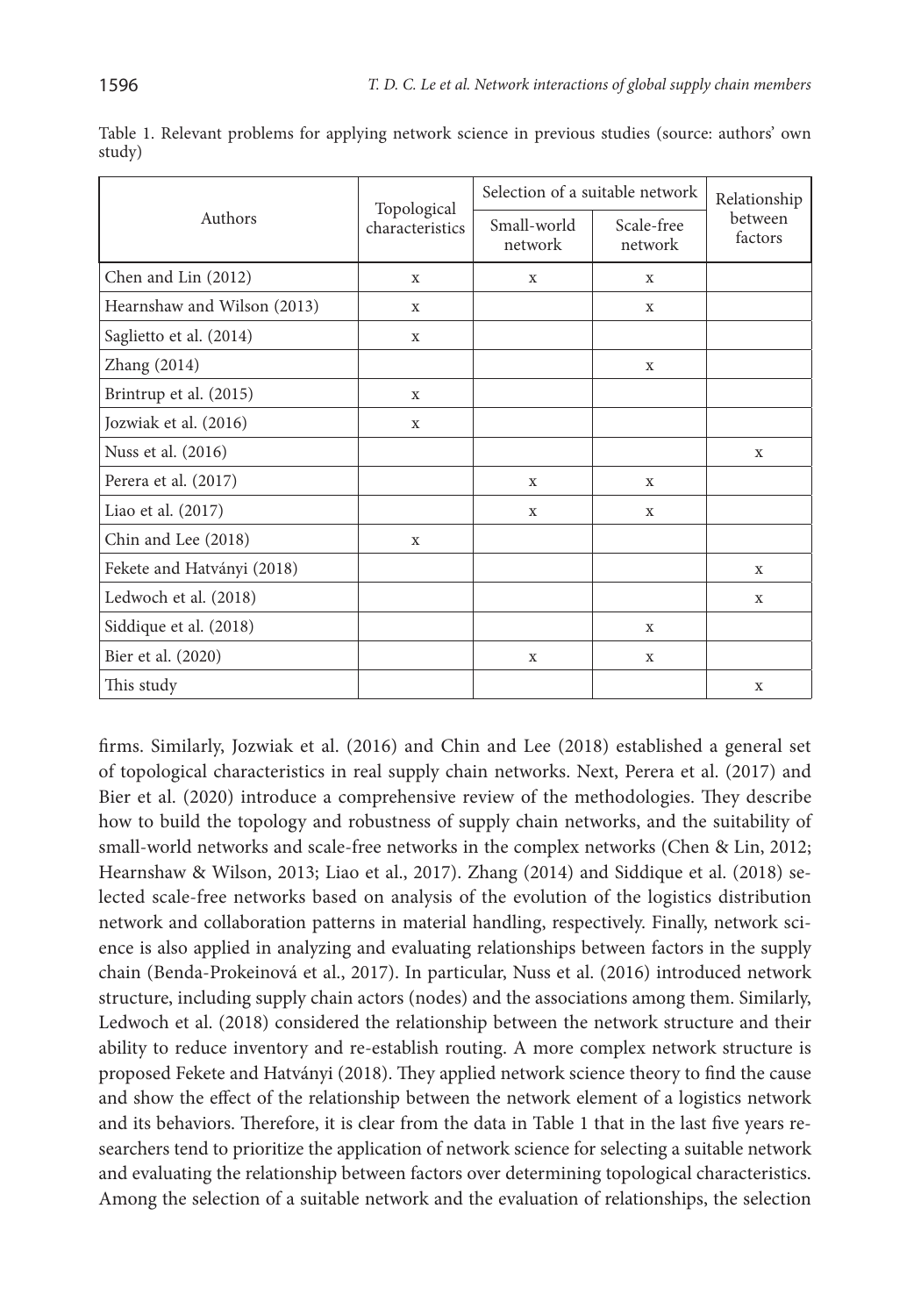of a suitable network has attracted more attention from researchers than the evaluation of relationships between factors.

This study focuses on the aspect of analyzing relationships between factors using network analysis. However, there are two differences between this study and the studies of (Ledwoch et al., 2018; Nuss et al., 2016). First of all, this study develops a complex information sharing network with large-scale nodes and complex interactions between Tier 1-suppliers, Tier 2-suppliers, the head office of the company, headquarters, manufacturers, dealers, and customers. Secondly, the impacts of members are analyzed, and the critical level of each member in terms of overall networking and information-sharing activities with others is assessed. It also examines the activities of directly related members, such as strategy structure, planning, and operations (Kot et al., 2019). To address these gaps, a large-scale data regarding the interaction between supply chain members is collected. These interactions are formed by the exchanged of information in two ways between members. The impact of each member in a supply chain of the automotive industry is found by applying network-science-based analysis.

# **2. Method**

# **2.1. Equivalent definition**

Definitions of the factors which serve for building and sharing information networks are exchanged equivalently from the definitions of network science based on the previous applications of network science in supply chain management. This includes basic elements, i.e. that nodes represent members in information sharing networks such as the focal company, each supplier, and customers at each tier. The relevant definitions are shown in Table 2.

| Network science              | Supply chain                                                                                                                                                                                                                                                                                                                                          |
|------------------------------|-------------------------------------------------------------------------------------------------------------------------------------------------------------------------------------------------------------------------------------------------------------------------------------------------------------------------------------------------------|
| Node                         | Represents the single products (Clemente et al., 2015), each supply chain<br>member (Hearnshaw & Wilson, 2013; Perera et al., 2018a, 2018b; Zhao, 2012),<br>and contractual relationships such as: purchase relationship, contractual<br>outsourcing relationship, relationship, selling relationship, relationship norms<br>(Saglietto et al., 2014) |
| Link                         | Interactions, collaborations or relationships among nodes. For example,<br>interaction among nodes by sharing information, delivering material, or<br>transacting finance (Brintrup et al., 2015; Clemente et al., 2015; Hearnshaw &<br>Wilson, 2013; Perera et al., 2018b; Zhao, 2012)                                                               |
| Path length                  | Path length or the characteristics path length is the average number of firms that<br>simultaneously exchange information between any two firms selected at random<br>(Hearnshaw & Wilson, 2013)                                                                                                                                                      |
| Neighborhood<br>connectivity | The average connectivity of all neighbors of a firm (Fekete & Hatványi, 2018)                                                                                                                                                                                                                                                                         |
| Stress centrality            | The number of shortest paths passing through a firm (Hearnshaw & Wilson,<br>2013)                                                                                                                                                                                                                                                                     |

Table 2. Equivalent definition of information sharing network from network science (source: authors' own study)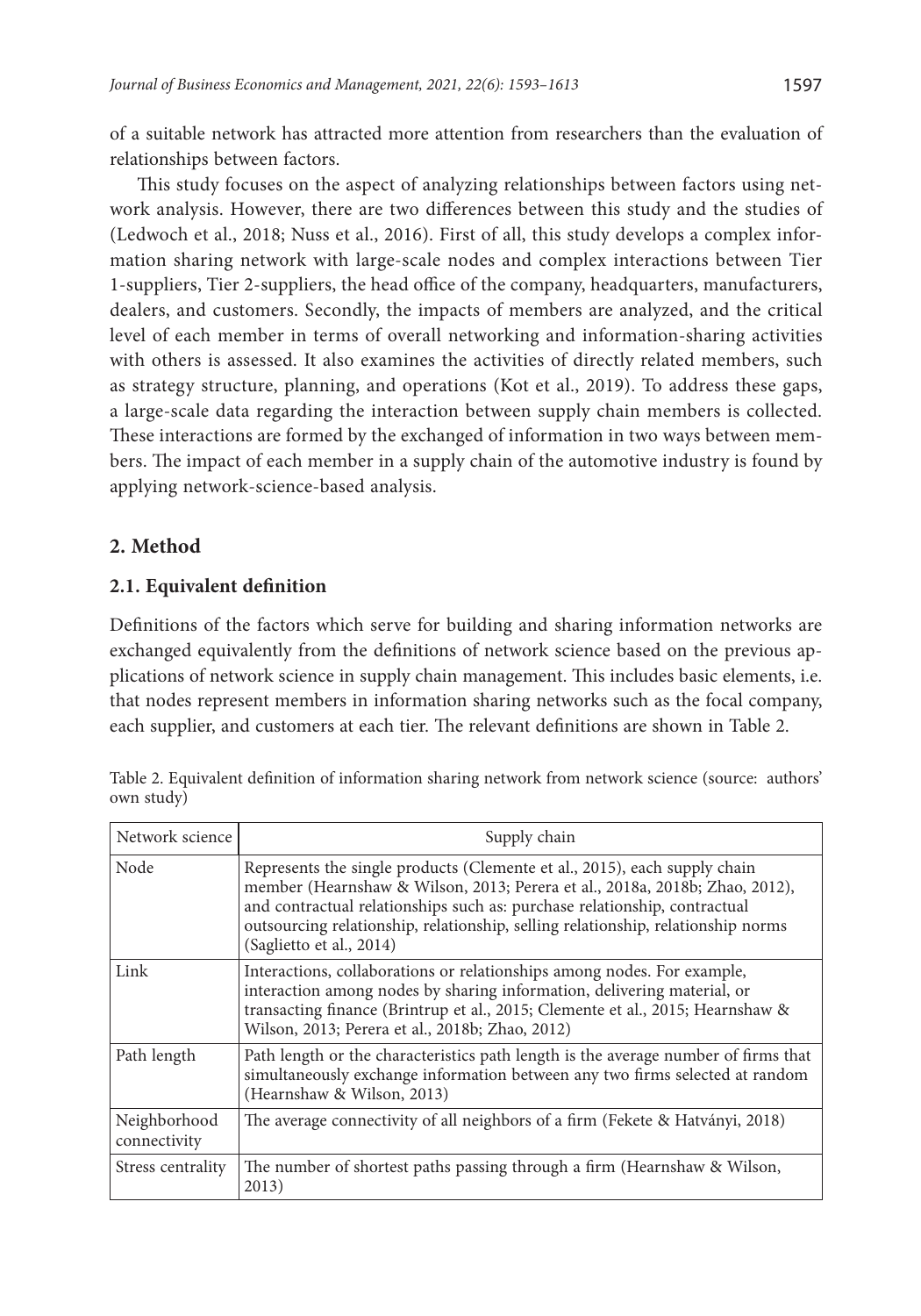*End of Table 2*

| Network science             | Supply chain                                                                                                                                                                                                                                                                                                                                                                             |
|-----------------------------|------------------------------------------------------------------------------------------------------------------------------------------------------------------------------------------------------------------------------------------------------------------------------------------------------------------------------------------------------------------------------------------|
| Connectivity                | The number of firm's neighbours (Nuss et al., 2016)                                                                                                                                                                                                                                                                                                                                      |
| Topological<br>coefficients | To measure the extent of sharing information with a firm's neighbors (Brintrup<br>et al., 2015)                                                                                                                                                                                                                                                                                          |
| Degree<br>distribution      | The distribution of the number of relationships across firms in the network<br>(Brintrup et al., 2015)                                                                                                                                                                                                                                                                                   |
| Clustering<br>coefficient   | Measure of the number of firms which are depended on each other indirectly<br>through the connection with the same third party. Besides, clustering coefficient<br>measures the level of interactions within members (Brintrup et al., 2015)                                                                                                                                             |
| Closeness<br>centrality     | Closeness centrality counts the total of the shortest possible lines between a<br>node and all other nodes to measure speed of spreading information among<br>nodes. With high closeness, firms may access the information quickly so they<br>may receive more benefits and proactively avoid issues such as bullwhip effect<br>(Brintrup et al., 2011, 2015)                            |
| Betweenness<br>centrality   | Betweeness centrality presents the appearance of a node on edges that connect<br>different nodes in the network. With high betweenness centrality, nodes can<br>control the speed of information exchange and play crucial role in controlling<br>the flow of materials and communication in the network (Brintrup et al., 2011,<br>2015; Clemente et al., 2015; Harvey & O'Neale, 2020) |

# **2.2. Mathematical model**

Topological coefficients  $P_n$ :

$$
P_n = \frac{avg(F(n,m))}{h_n},\tag{1}
$$

 $h_n$  – Neighbors, and  $F(n,m)$  – all nodes *m* that share at least one neighbor with *n* node. Clustering coefficients *On* :

$$
O_n = \frac{2e_n}{(h_n(h_n - 1))},
$$
\n(2)

 $h_n$  – Number of neighbors of *n*, and  $e_n$  – Number of connected pairs among all neighbors of *n* .

Closeness centrality  $O_c(n)$  :

$$
O_c(n) = \frac{1}{avg(K(n,m))},\tag{3}
$$

 $K(n, m)$  – The length of the shortest path among two nodes *n* and *m*.

Betweenness centrality  $O_h(n)$ :

$$
O_b(n) = \sum_{i \neq n \neq j} (\sigma_{ij}(n) / \sigma_{ij}),
$$
\n(4)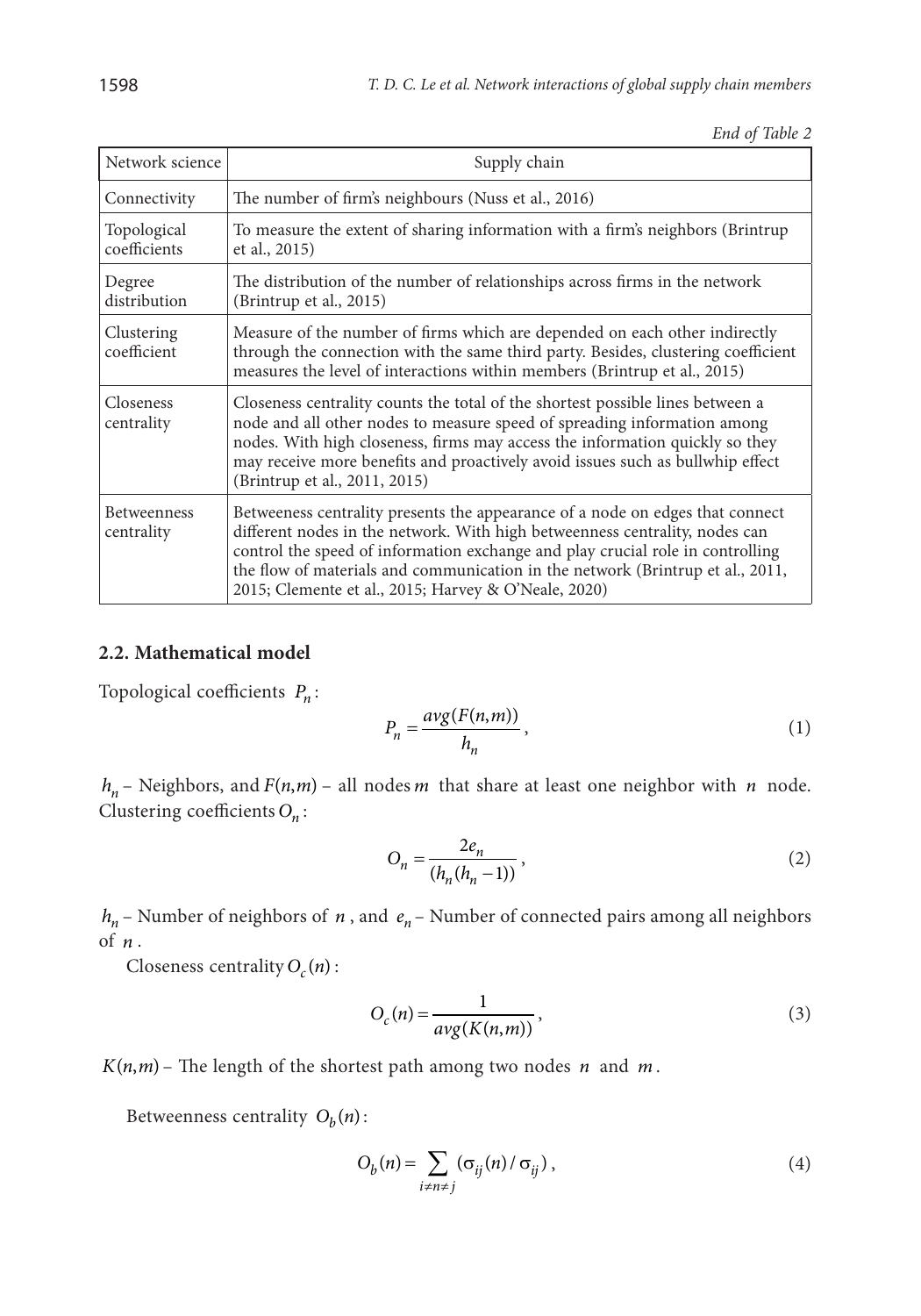*i*, *j* and *n* – Nodes in the network,  $\sigma_{ii}$  – Number of shortest paths from *i* to *j*, and  $\sigma_{ii}(n)$  –

Number of shortest paths from *i* to *j* that *n* lies on.

This network is analysed by Cytoscape version 3.7.2. Cytoscape is an open source software platform on <https://cytoscape.org/>. Cytoscape provides functions for integrating and analyzing data, and visualization for the complex networks.

### **3. Network features in the automotive industry**

#### **3.1. Organizational structure**

Motor Corporation, which is a global enterprise, includes a head office in their home country and branches spread over many countries (Figure 1). All these branches have to work within the broad policy framework of their parent company. This means that the headquarters in each different area have to follow their parent company's target and strategies to make their decisions, including decisions regarding production, marketing, operation, and finance.



Figure 1. Organizational structure by geographic area

#### **3.2. Interaction**

Interaction is identified as the degree of business nodes in which direct communication is implemented in order to exchange information (Figure 2).

In this global enterprise, information exchanges are bidirectional. Some information moving from the parent company to headquarters and supply chains in different countries is considered. At each headquarters, departments exchange information with suppliers and dealers through buying products and receiving orders. Besides, these departments provide all relevant information to manufacturers. Suppliers exchange information with manufacturers when material arrives at facilities and their suppliers about purchasing material. Finally, dealers interact customers and share information to relevant departments at headquarters.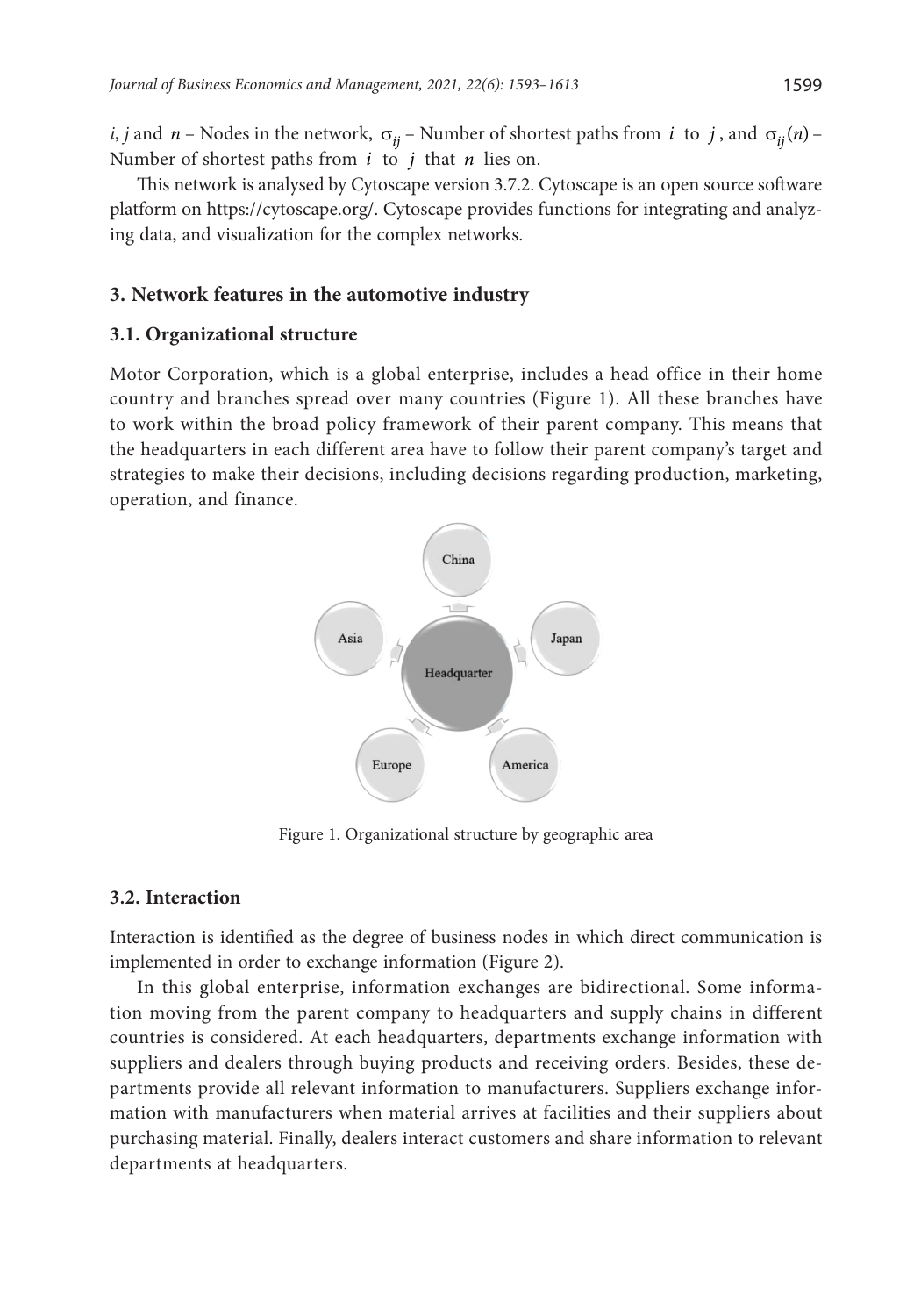

Figure 2. Information sharing network

# **3.3. Data collection**

Data is collected from websites such as www.marklines.com, https://global.toyota, and the website of each supply chain member. They relate to the number of headquarters, assembly manufacturers, suppliers, dealers, and customers and their interaction.

– Headquarters and assembly manufacturers

According to the statistics of headquarters and assembly facilities at Motor Corporation (Table 3), there are 17 headquarters and 60 assembly manufacturers, which appear across 19 countries in 5 regions. Most of factories focus on Japan and America. 20% of the factories focus on the Asian area, Europe accounts for 13.3% of the total number of factories, and 11.7% of factories are in China. The assembly manufacturers assemble parts for 635 final products.

| Region  | Country        | Headquarters | Facility       | $(\% )$ |
|---------|----------------|--------------|----------------|---------|
|         | Mexico         |              | 3              |         |
|         | Canada         | 1            | $\overline{2}$ |         |
| America | <b>USA</b>     | 1            | 8              | 26.6    |
|         | Brazil         | 1            | $\overline{2}$ |         |
|         | Argentina      | 1            | $\mathbf{1}$   |         |
| Asia    | Thailand       | 1            | $\overline{4}$ |         |
|         | Indonesia      | 1            | 5              |         |
|         | India          | 1            | 1              | 20      |
|         | Philippines    | 1            | 1              |         |
|         | Vietnam        |              | 1              |         |
|         | <b>UK</b>      | 1            | 1              | 13.3    |
|         | Turkey         |              | 1              |         |
| Europe  | Czech Republic |              | 1              |         |
|         | France         |              | $\overline{2}$ |         |

Table 3. Motor Corporation's headquarter and assembly facility statistics (source: authors' own study)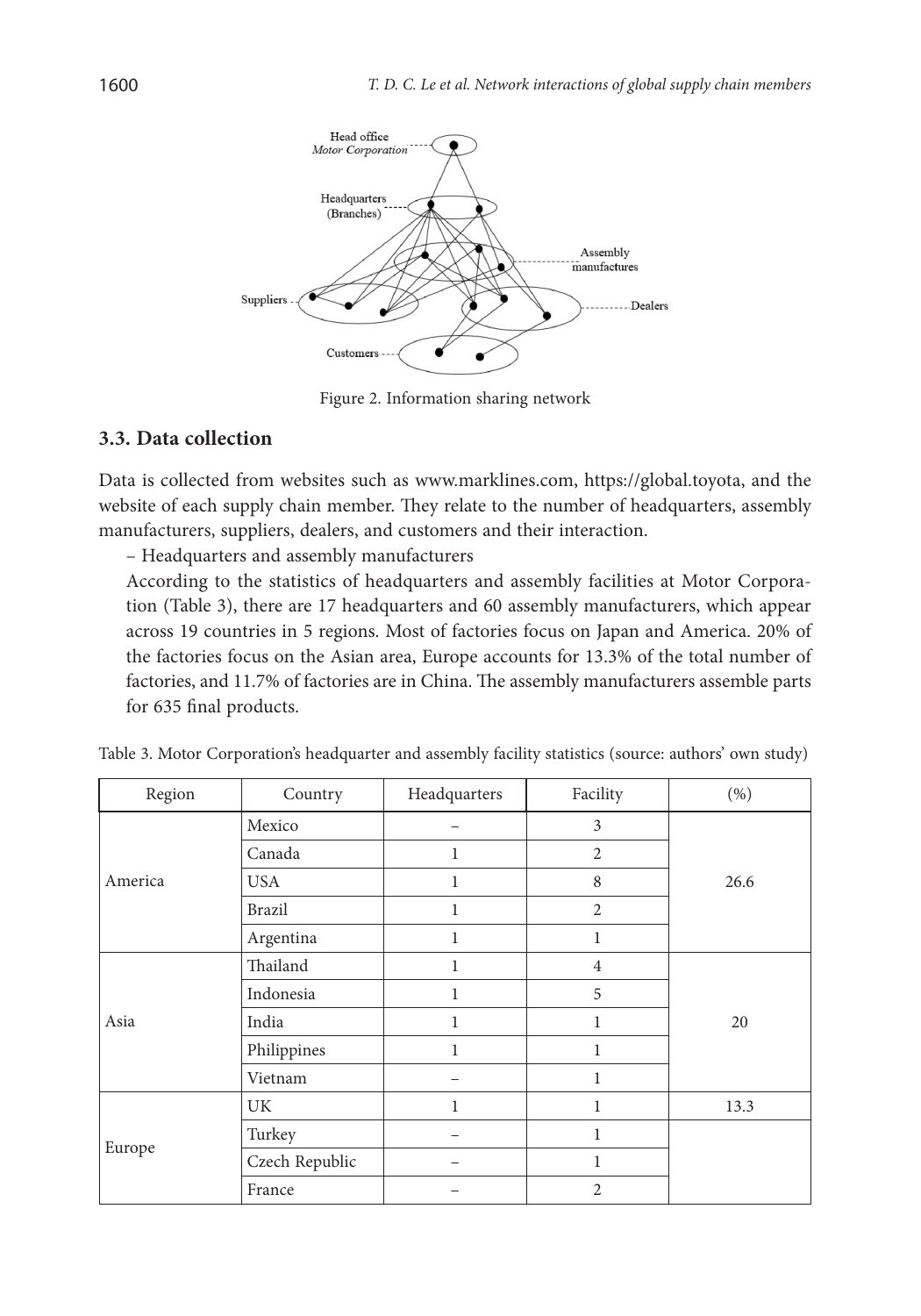| Region | Country  | Headquarters | Facility | $(\%)$ |
|--------|----------|--------------|----------|--------|
|        | Austria  |              |          |        |
|        | Russia   |              |          |        |
|        | Portugal |              |          |        |
| China  | China    |              |          | 11.7   |
| Japan  | Japan    |              | 17       | 28.3   |
| Total  | 19       | 17           | 60       | 100%   |

*End of Table 3*

– Suppliers, Dealers and Customers

Following the supplier and dealer statistics of Motor Corporation in five regions, i.e. China, America, Europe, Asia, and Japan (Table 4), there are 482 suppliers who provide semi-finished products to 60 manufacturers to produce their final products, 3291 dealers who sell final products to final customers in local markets, and all customers of 5 regions who consume final products.

|        | Total   | Supplier | Dealer                                                                                  | Customer                                                                                |  |
|--------|---------|----------|-----------------------------------------------------------------------------------------|-----------------------------------------------------------------------------------------|--|
|        |         | 482      | 3291                                                                                    | 5 regions                                                                               |  |
|        | China   | 86       | 75 units                                                                                | All customers in China                                                                  |  |
|        | America | 117      | 1531 units (from USA, Canada)<br>and Mexico)                                            | All customers in USA, Canada<br>and Mexico                                              |  |
| Region | Europe  | 43       | 844 units (from UK, France,<br>Czech Republic, Turkey,<br>Austria, Russia and Portugal) | All customers in UK, France,<br>Czech Republic, Turkey, Austria,<br>Russia and Portugal |  |
|        | Asia    | 112      | 603 units (from Thailand,<br>Indonesia, Philippines, India<br>and Vietnam)              | All customers in Thailand,<br>Indonesia, Philippines, India and<br>Vietnam              |  |
|        | Japan   | 210      | 238 units                                                                               | All customers in Japan                                                                  |  |

Table 4. Supplier and Dealer statistics (source: authors' own study)

# **4. Results**

## **4.1. Evaluation of overall network structure**

In general, the information sharing network forms from 3.850 nodes and 94.937 links which are interactions of a node pair. This network has connections between many different members, and forms a single shape. Besides, there is the appearance of hub nodes where the number of links greatly exceeds the average. However, collaborative activities are fewer between the different firm groups. Specifically, features of the information sharing network are described by simple parameters in Table 5, as follows:

– There are 14.988.512 shortest paths in the information network. The shortest path corresponds to the path with the fewest number of links that connect two nodes.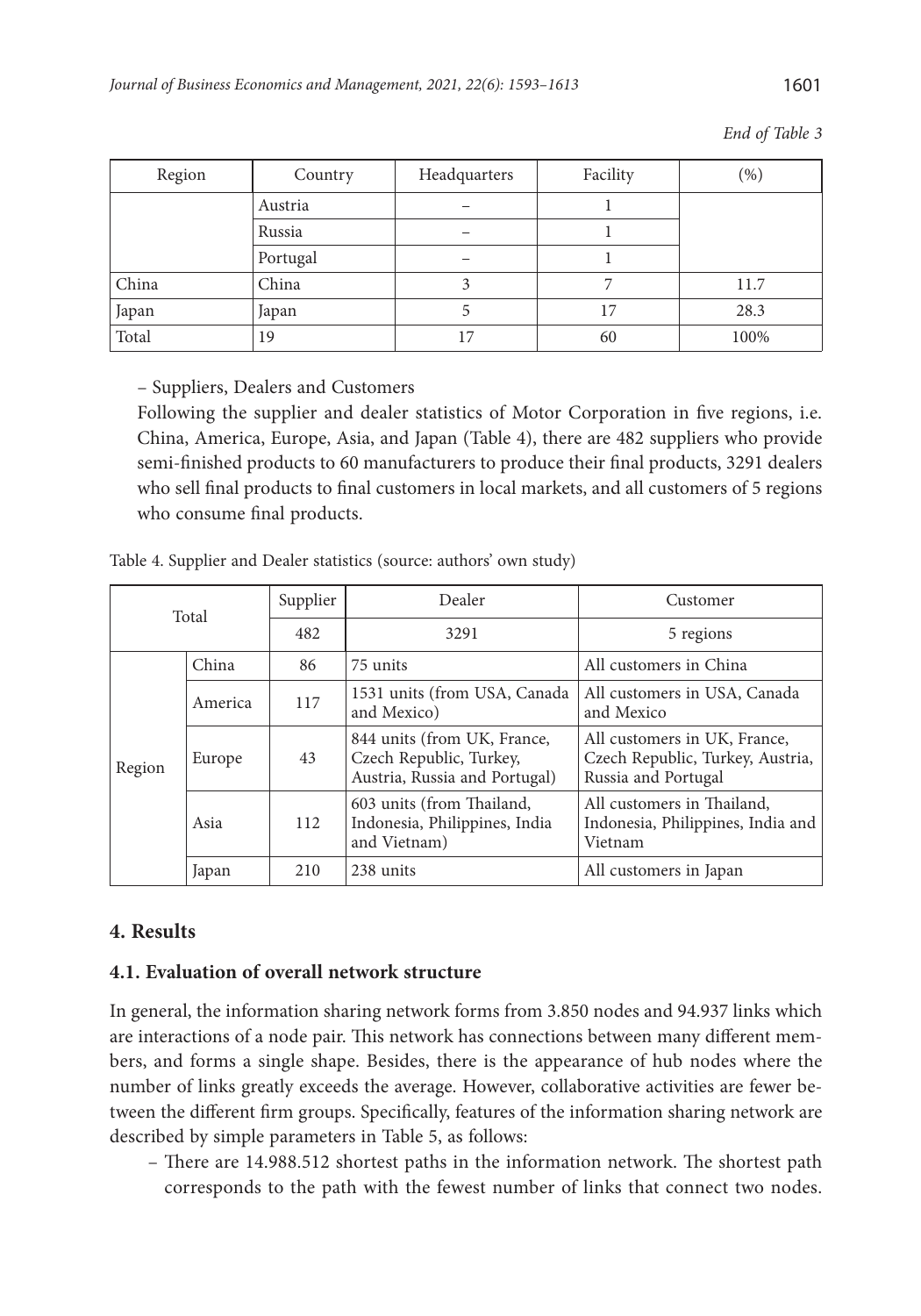The shortest edge length is the distance among two nodes.

- The diameter of a network is the largest distance among a couple nodes. Besides, diameter is an indicator for the evaluation of the overall network connectivity. The diameter indicator of network is 6. This value shows that the diameter indicator is low. According to Wang et al. (2014), as more members appear in the network, the diameter becomes smaller. These may indicate that the network is a large network, which has connections between numerous members.
- The value of connected components is 1, which means that all members (nodes) are pairwise and connect together to form a connected component.
- The characteristic path length of a supply chain (2.304) presents the average number of firms that simultaneously exchange information between any two firms selected at random. For instance, information flow passes through 2.304 nodes to move between a node pair.
- The connection of each node to other nodes is non homogeneous, which shows through network heterogeneity (4.216). This leads to the tendency of an information network that contain hub nodes where the number of links greatly exceeds the average
- The clustering coefficient measure of the number of firms which are depended on each other indirectly through the connection with the same third party. Besides, clustering coefficient measures the level of interactions within members. A higher cluster coefficient score means that interactions in this network are expected to be higher (Brintrup et al., 2015). In this network, the cluster coefficient is 0.119. This value is equivalent to a low score. The score indicates that there is less collaborative activity between different firm groups.
- The average connectivity of a node, known as the average number of neighbors, is 49.020 in the network. The network density compared with the edges is 0.013. This value shows that 1.3% of all possible relationships among the firms are present in the information sharing network.

| Parameter                  | Value           |
|----------------------------|-----------------|
| Connected components       | 1               |
| Network diameter           | 6               |
| Shortest paths             | 14988512 (100%) |
| Characteristic path length | 2.304           |
| Avg. number of neighbors   | 49.020          |
| Network density            | 0.013           |
| Network centralization     | 0.807           |
| Network heterogeneity      | 4.216           |
| Clustering coefficient     | 0.119           |

Table 5. The simple parameter value of the network (source: authors' own study)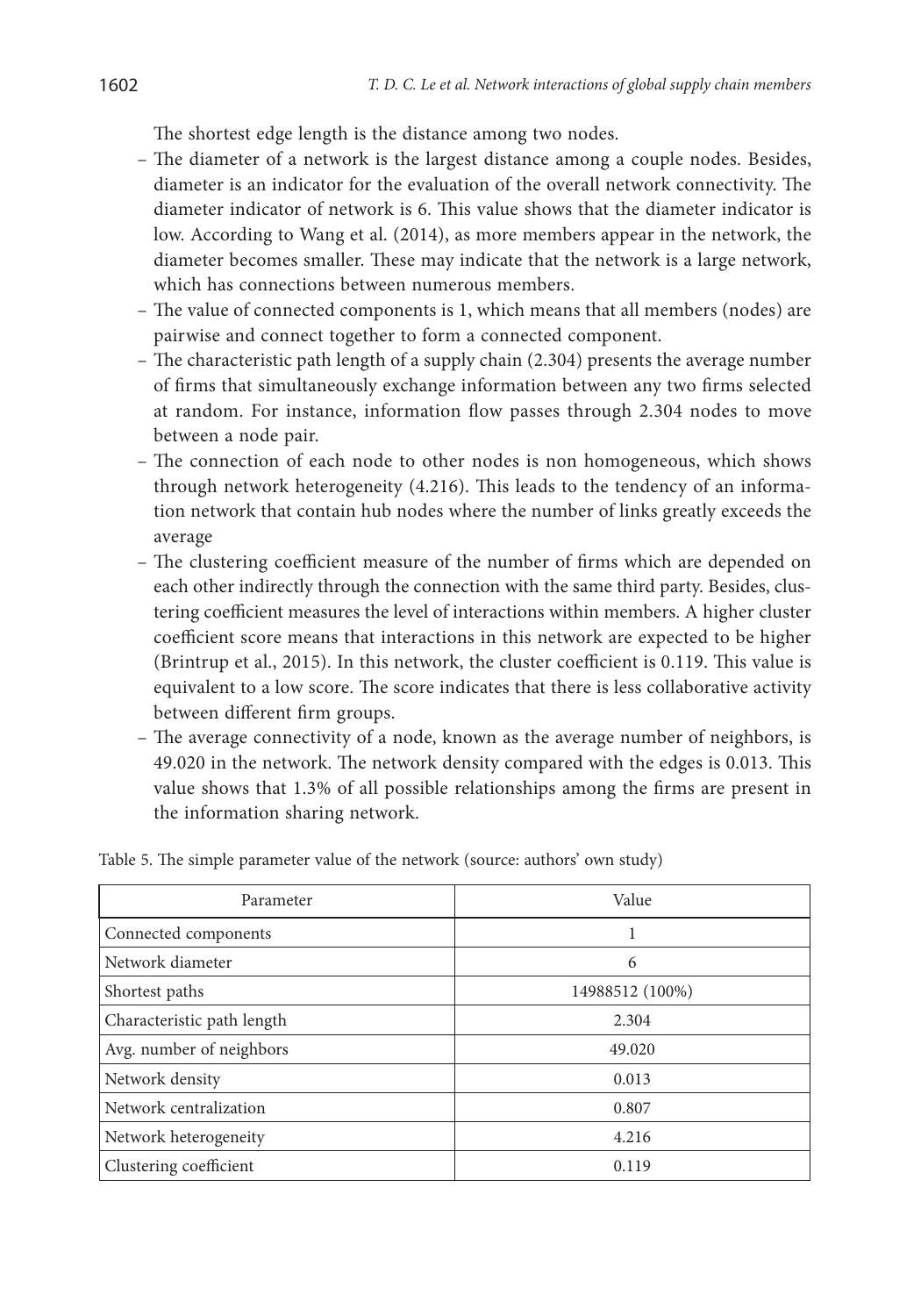#### **4.2. Evaluating the effect of supply chain members in the network**

The impact of a node is evaluated by centrality indicators. These nodal centrality indices capture a node's importance as being close to others (closeness centrality), being the intermediary between others (betweenness centrality), and being directly connected to others. The effect of a node is high when centrality indicators are high (Wang et al., 2011). Closeness centrality counts the total of the shortest possible lines between a node and all other nodes to measure speed of spreading information in the network. Supply chain members with high closeness will get more benefits from the supply chain (Brintrup et al., 2011, 2015). Betweenness centrality measures how often a node is traversed by the shortest paths connecting all pairs of nodes. In other words, the amount of control that this node exerts over the interactions of other nodes is reflected by the betweenness centrality in the network. Nodes with high betweenness centrality act as a communication centrality. If there are problems in sharing information at nodes with high betweenness centrality, information flow will be adversely affected in the overall network (Brintrup et al., 2011, 2015; Clemente et al., 2015; Harvey & O'Neale, 2020; Kovács, 2016). Therefore, based on the value of betweenness centrality, closeness centrality, and direct connection, a company may evaluate the impact of each member on operations on the overall network, the activities of sharing information among its near members, and/or the activities of directly connected members.

Supply chain members who have different centrality indictors, are distributed in three cluster groups in Figure 3. According to Revelle (1979), hierarchical cluster analysis is an algorithm which is used for classifying supply chain members with similar centrality indictors into groups called clusters. Besides, the distance between two clusters is computed based on the length of the straight line from one cluster to another. The distance between two clusters is as known as The Euclidean distance between their centroids or means, as follows (5).

$$
D_{ij} = \sqrt{\sum_{e=1}^{n} (z_{ei} - x_{ej})^2},
$$
\n(5)

 $D_{ii}$  – Length between members *i* and *j*; and  $z_{ei}$  – The value of variable  $Z_e$  for member *j*.



Figure 3. Betweenness centrality and closeness centrality of supply chain members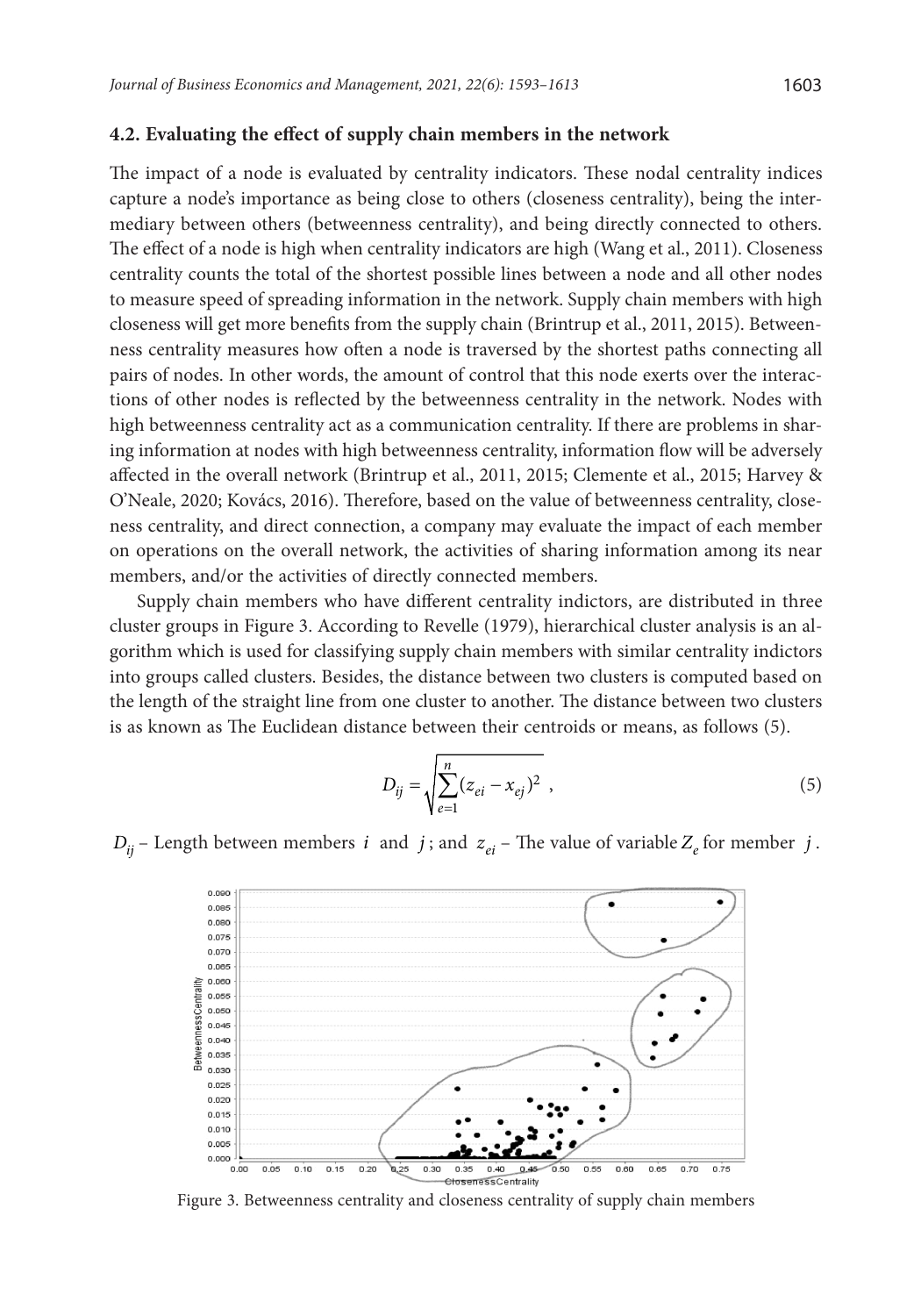The result of the cluster analysis shows that cluster 1 contains 3 members who have a wide range of betweenness centrality from 0.074 to 0.087, and closeness centrality from 0.58 to 0.75. Eight supply chain members of cluster 2 have a range of betweenness centrality between 0.0325 to 0.055, and closeness centrality between 0.64 and 0.73. By contrast, the betweenness centrality of members in cluster 3 is always lower than 0.0325. At the same time, their closeness centrality is always under 0.58. This indicates that clusters 1 and 2 have more impact on others in the network than cluster 3. Furthermore, only one of the three members in cluster 1 has both betweenness centrality and closeness centrality higher than the centrality indicators of all members in cluster 2.

Table 6 provides complete information regarding the members of clusters 1 and 2. Cluster 1 and cluster 2 are a set of headquarters and manufacturers coming from Japan, Thailand, United States, and Turkey. Both headquarters and manufacturers are not affiliated with members of the same type. Manufactures (except for manufacturer TuM01) have a direct connection with headquarters, suppliers, and dealers. Manufacturer TuM01 has interaction with the head office of the parent company, suppliers, and dealers.

When compared with other members in clusters 1 and 2, only JaMHZse has the highest value of both closeness centrality (0.747), betweenness centrality (0.087), and the number of connected other members (3,173). This means that JaMHZse is a bridge between the most numerous of the other members in the network. Besides, JaMHZse dramatically affects its directly connected members, and spreads information to other members quickly. By contrast, the betweenness centrality and closeness centrality of other members have a tendency to fluctuate significantly when the number of directly connected members reduces gradually. This indicates that there is a difference between the impact of each member on the overall supply chain network, their information spread, and the direct effect on other members who are connected with them. As an illustration of this, UsaMH and TuM01, who belong to cluster 1, are in the top 3 with high betweenness centrality within all members. The betweenness centrality (0.086) of TuM01 is ranked second, while its closeness centrality (0.578) and the number of connected other members (587) is the lowest in both clusters 1 and 2. Similarly, UsaMH ranks third in betweenness centrality (0.075) but fourth in both closeness centrality (0.660) and number of connections with other members (2,830). From this, it is clear that there is a significant difference in the impact of each member on each aspect of the supply chain network. TuM01 and UsaMH tend to have a greater impact on the connection of many members in the network than the information sharing activities of nearby members, and their direct relationships. By contrast, JaMHZse has a great ability to impact on operations on the overall network, information sharing activities among its near members, and the activities of directly connected members, including building strategies, or operation planning.

A similar analysis is implemented to compare the effect of suppliers and dealers in each group of suppliers and dealers in order to find the key ones. The fact remains that the impact of suppliers and dealers is less overall than the impact of headquarters and manufacturers (Figure 4) in the network. Combined with the results from Table 6, Table 7 summarizes the top 3 of selected members who significantly affect the whole supply chain, the speed of information, or the members connected with them by betweenness centrality, closeness centrality, and the number of direct connections with them. For example, headquarters JaMHZse is a key member who dramatically affects other members in the whole network, and many members connect with JaMHZse directly.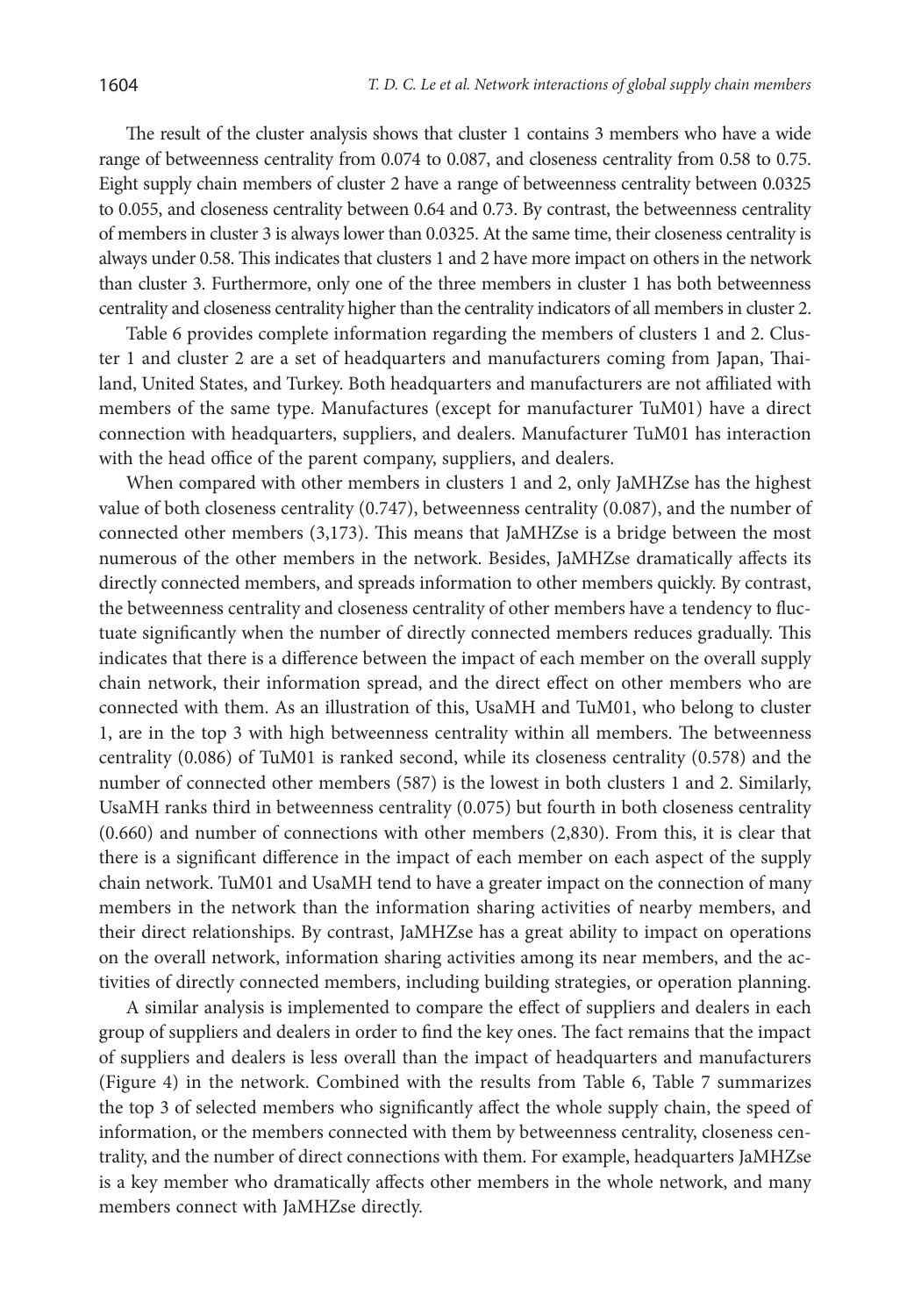|                    | Table 6. The direct connection |                      | of members in cluster 1 (source: authors' own study) |                         |             |                 |                                             |                 |                                       |        |
|--------------------|--------------------------------|----------------------|------------------------------------------------------|-------------------------|-------------|-----------------|---------------------------------------------|-----------------|---------------------------------------|--------|
|                    |                                | Member's information |                                                      |                         |             |                 | The information of direct connected members |                 |                                       |        |
| Member             | Origin                         | Function             | <b>Betweenness</b><br>centrality                     | Closeness<br>centrality | Total units | Country         | Headquarters<br>Head office/                | Supplier        | facturer<br>Manu-                     | Dealer |
| aMHZ <sub>se</sub> | Japan                          | eadquarters<br>Ě     | 0.087                                                | 0.747                   | 3173        | $\overline{17}$ | 1 Head office                               | 161             | $\overline{a}$                        | 3004   |
| JaMHZse02          | Japan                          | Manufacturer         | 0.054                                                | 0.720                   | 2973        | $\geq$          | quarters<br>1 Head-                         | 63              | $\mathsf I$                           | 2909   |
| JaMHZse07          | Japan                          | Manufacturer         | 0.050                                                | 0.712                   | 2956        | $\geq$          | quarters<br>1 Head-                         | 65              | $\mathsf I$                           | 2890   |
| UsaMH              | United<br><b>States</b>        | eadquarters<br>Ě     | 0.075                                                | 0.660                   | 2830        | 15              | 1 Head office                               | 86              | $^{\circ}$                            | 2735   |
| IMM                | Thailand                       | eadquarters<br>Ĕ     | 0.055                                                | 0.658                   | 2815        | $\geq$          | 1 Head office                               | 55              | 4                                     | 2755   |
| ThM02              | Thailand                       | Manufacturer         | 0.049                                                | 0.654                   | 2790        | $\geq$          | quarters<br>1 Head-                         | 37              | $\overline{\phantom{a}}$              | 2752   |
| UsaMH05            | United<br><b>States</b>        | Manufacturer         | 0.039                                                | 0.645                   | 2703        | $\overline{15}$ | quarters<br>1 Head-                         | 46              | $\overline{\phantom{a}}$              | 2656   |
| UsaMH03            | United<br><b>States</b>        | Manufacturer         | 0.034                                                | 0.642                   | 2680        | $\overline{15}$ | quarters<br>1 Head-                         | $\overline{12}$ | $\mathsf I$                           | 2667   |
| JaMHZse06          | Japan                          | Manufacturer         | 0.041                                                | 0.678                   | 2647        | $\overline{14}$ | quarters<br>1 Head-                         | 69              | $\overline{\phantom{a}}$              | 2577   |
| JaMHZse04          | Japan                          | Manufacturer         | 0.040                                                | 0.672                   | 2634        | 14              | quarters<br>1 Head-                         | 77              | $\begin{array}{c} \hline \end{array}$ | 2556   |
| TuM01              | Turkey                         | Manufacturer         | 0.086                                                | 0.578                   | 587         | 4               | 1 Head office                               | $\sigma$        | $\overline{\phantom{a}}$              | 577    |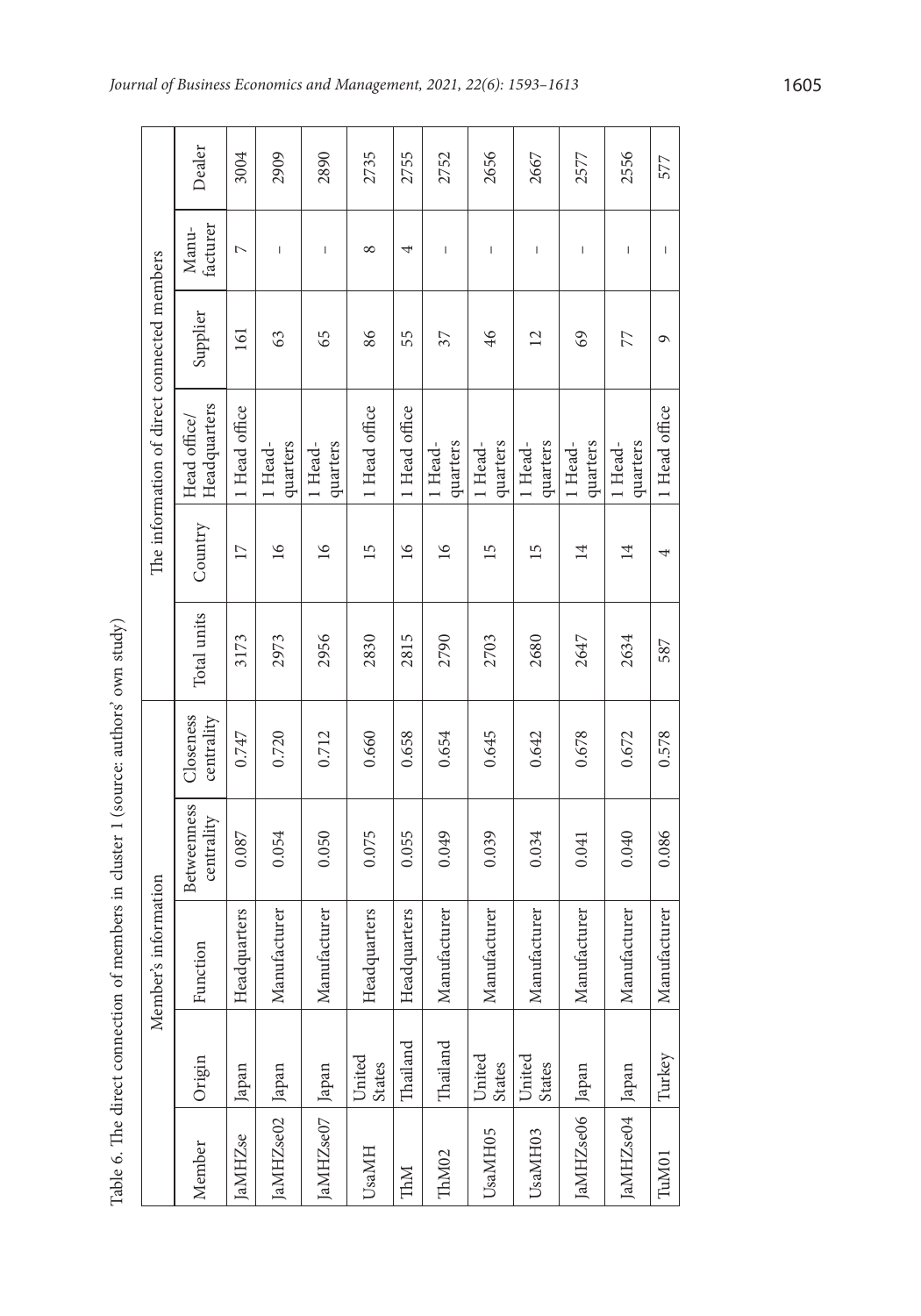| Member       | Origin               | Function     | Operation<br>activities on<br>the entire<br>supply chain<br>(Betweenness<br>centrality) | Information<br>sharing<br>activities<br>of nearby<br>members<br>(Closeness)<br>centrality) | Activities<br>of directly<br>connected<br>individuals |
|--------------|----------------------|--------------|-----------------------------------------------------------------------------------------|--------------------------------------------------------------------------------------------|-------------------------------------------------------|
| JaMHZse      | Japan                | Headquarters | X                                                                                       | X                                                                                          | $\mathbf x$                                           |
| <b>UsaMH</b> | <b>United States</b> | Headquarters | $\mathbf x$                                                                             |                                                                                            |                                                       |
| JaMHZse02    | Japan                | Manufacturer |                                                                                         | $\mathbf X$                                                                                | X                                                     |
| JaMHZse07    | Japan                | Manufacturer |                                                                                         | X                                                                                          | X                                                     |
| TuM01        | Turkey               | Manufacturer | $\mathbf x$                                                                             |                                                                                            |                                                       |
| 75 ChD       | China                | Dealer       | $\mathbf x$                                                                             |                                                                                            | $\mathbf x$                                           |
| 88 FrD       | France               | Dealer       | X                                                                                       | X                                                                                          | X                                                     |
| T1S482T2S29  | Thailand             | Supplier     | $\mathbf{x}$                                                                            |                                                                                            |                                                       |
| T1S467T2S14  | Japan                | Supplier     |                                                                                         | X                                                                                          | $\mathbf x$                                           |
| T1S400       | Japan                | Supplier     | X                                                                                       | X                                                                                          | X                                                     |
| T1S443       | Japan                | Supplier     | X                                                                                       | X                                                                                          | X                                                     |
| T1S391       | Japan                | Supplier     |                                                                                         |                                                                                            | X                                                     |
| T1S383       | Japan                | Supplier     |                                                                                         |                                                                                            | X                                                     |

| Table 7. Impact summary of key members in network (source: own study) |  |  |  |  |
|-----------------------------------------------------------------------|--|--|--|--|
|-----------------------------------------------------------------------|--|--|--|--|

*Note*: Members who are highlighted have a dramatic impact on or an important role in connecting and sharing information in the network; 75 ChD means that there are 75 Chinese dealers, 88 FrD that there are 88 French dealers; and x: there is an impact of the member on the factors considered.

#### **4.3. Visual description**

The visualization of an information sharing network is regulated by transforming the size and color of the nodes and links (Figure 4). The changing size and color of a node depends on the value of betweenness centrality. Nodes, as known as hub nodes, have a dense connection with others in sharing information. The largest hub nodes are the filled circles with the greatest size and darkest color (blue). Nodes which have fewer connections, are represented by smaller circle sizes and brighter colors, such as orange. Similar, the changing size and color of an edge shows the change in the edge betweenness value. The strongest interaction between a node pair described by the greatest thickness of edges and the darkest color while smaller size and orange color present weaker interaction.

Based on a visual description, decision makers can easily evaluate the effect of each supply chain member in the network, and recognize the level of the relationships between them and other members. For example, if a manufacturer is represented by a big circle, this shows that this manufacture plays a key role in sharing information in the network. Other members who are shown by small circles, only interact with one or some firms in the network.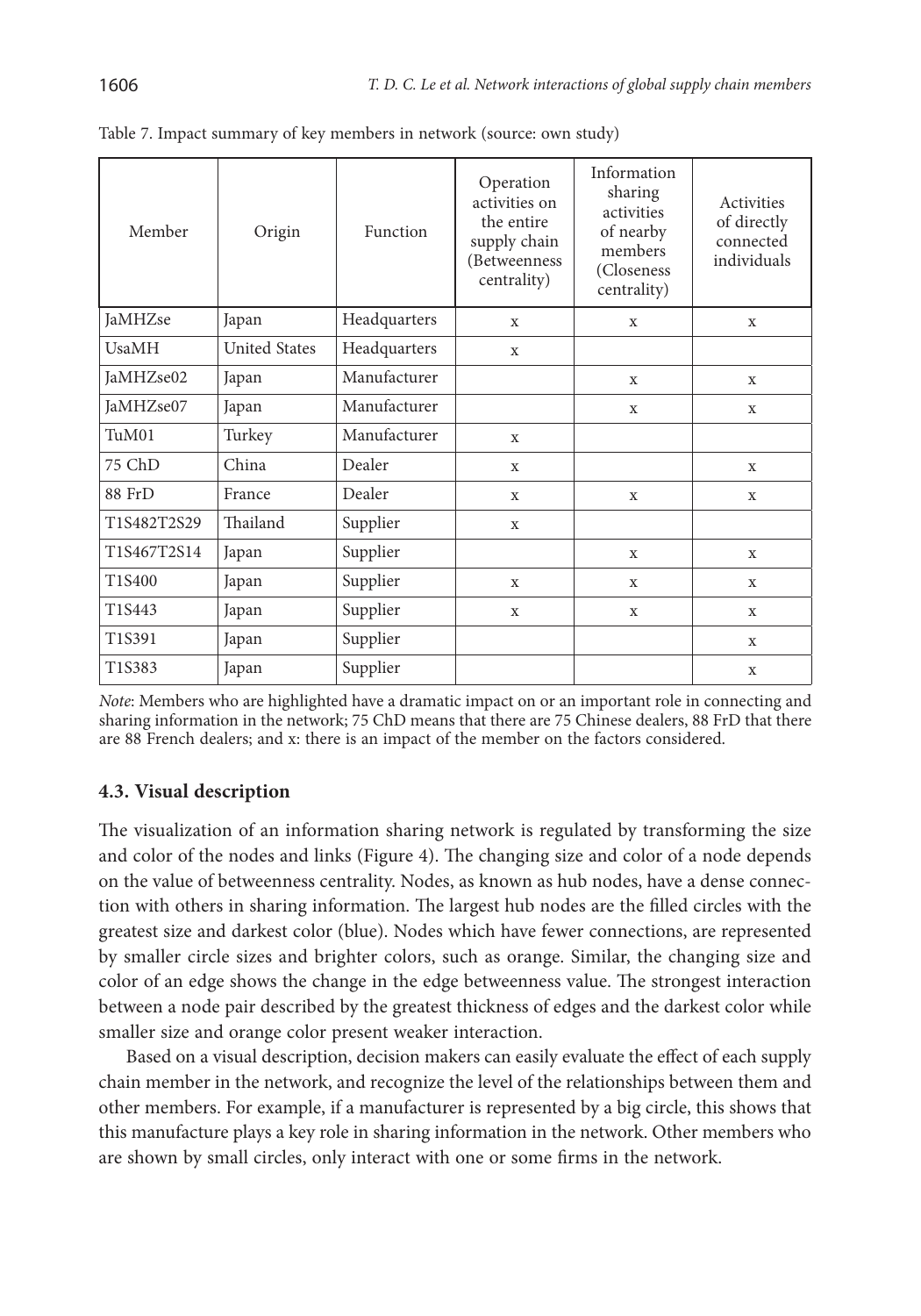

Figure 4. Visual representation of a part of an information network. Cytoscape software version 3.7.2 is used to form this network

## **5. Discussion**

An information sharing network of global company is introduced as a case study in this study. The network structure contains a set of many firms (3,850 nodes) and interactions (94,937 links) between a node pair. The results show that headquarters (JaMHZse and UsaMH) and manufacturers (JaMHZse02, JaMHZse07, and TuM01) in Japan, Thailand, the United States, and Turkey play the key information coordination centers of the network and the key production centers for products sold in the market. Besides, dealers coming from China and France are the main buyers of products in Motor Corporation. Similarly, five main suppliers coming from Thailand and Japan are mainly supply semifinished products or materials to assembly manufacturers and other suppliers.

The structure analysis of the entire information sharing network indicates that above headquarters and manufacturers have a tendency to attract more connection than dealers and suppliers. Especially, headquarters (JaMHZse and UsaMH) and manufacturers (JaMHZse02, JaMHZse07, and TuM01) connect almost members in network. Their high centrality indicators evidence their significant influence on the information connection in the overall network. For instance, JaMHZse's betweenness centrality is high (0.087) so it is an important bridge for connecting the operation activities of many firm pairs in the network. Furthermore, JaMHZse has the highest closeness centrality (0.747). This leads to that JaMHZse have the shortest distances to the rest of the network. This ability affects a large number of other members a rapid spread of information. As a result, JaMHZse is critical in the distribution of information in the network, and any disruptions to it would affect the entire network. Thus, the network of Motor Corporation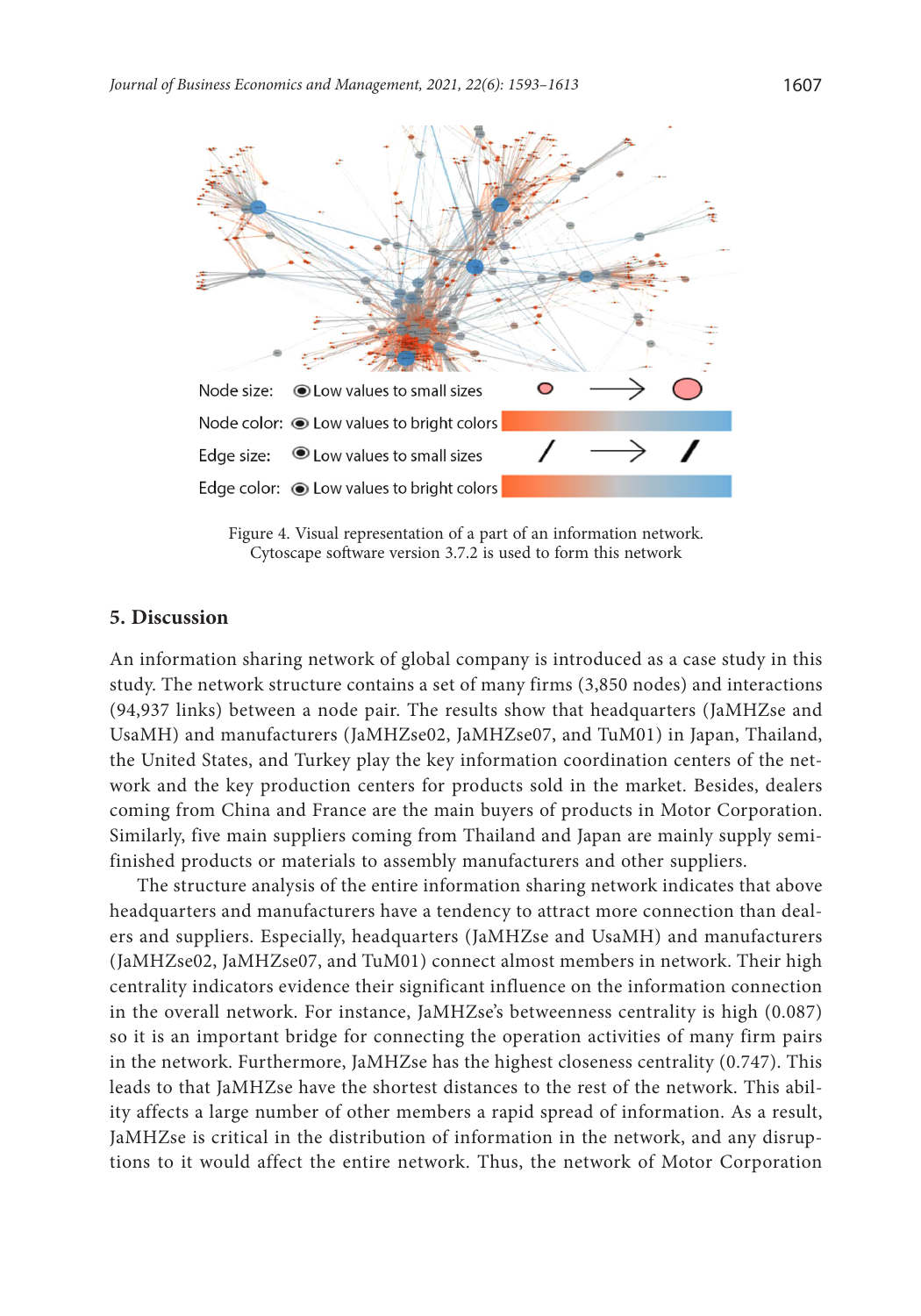shows low density, but high clustering between headquarters, manufacturers, dealers, and suppliers.

The supply network analysis of Motor Corporation indicates that almost suppliers have connection with headquarters and manufacturers in Japan and the United States, which indicates the suppliers in network seem adapt their requirements such as the quality of materials or information security. For instance, Motor Corporation requires their suppliers get high quality certificates of material or products in specialized manufacturing field. Addition to, the suppliers may access important information quickly to avoid issues and get benefits more when close connecting with these headquarters and manufacturers. For example, suppliers may avoid bullwhip effect thanks to receiving the forecast information from headquarters and manufacturers. Such strict controlling of material/products/semi-finish products creates a fairly high threshold for suppliers, and the given benefits from tight connecting with headquarters and manufacturers bring significant motivation for suppliers. In some case, few capable firms can join the group, and also that makes them powerful in automotive industry.

#### **Conclusions**

This study applies network science to the problem of information sharing network in global companies. Members including headquarters, manufacturers, dealers, customers, suppliers, and supplier's suppliers, implement their interaction in the network by exchanging information with others. Unlike previous studies, this study forms a complex information sharing network containing a large-scale and complex data of nodes and links among supply chain members. Besides, this study evaluates the influence of members and assesses the critical information level of each member in terms of overall networking and information-sharing activities with others. Furthermore, the activities of directly related members are also examined, such as strategy structure, planning, and operations. The results show that information sharing network is mainly controlled by some headquarters and manufacturers. Thus, if the information disruption appears at these headquarters and manufacturers, the network will be damaged. The achieved results contribute to a solution in evaluating comprehensive network structures and highlighting key members affecting an information sharing network, as well as giving detail on various aspects affected by key members. These provide significant support for managers in making their decisions and building long-term or short- term strategies. However, there is one limitation which needs to be addressed and overcome in future research. This study evaluates the impact of members only based on the database of interactions among partners. For future research, researchers may invest a master database including products, type of information, or types of relationships for connectivity of firms in network. These would provide deeper and specific measures for different and specific scenarios. Besides, effective solutions are proposed to develop and improve the efficiency of information sharing networks.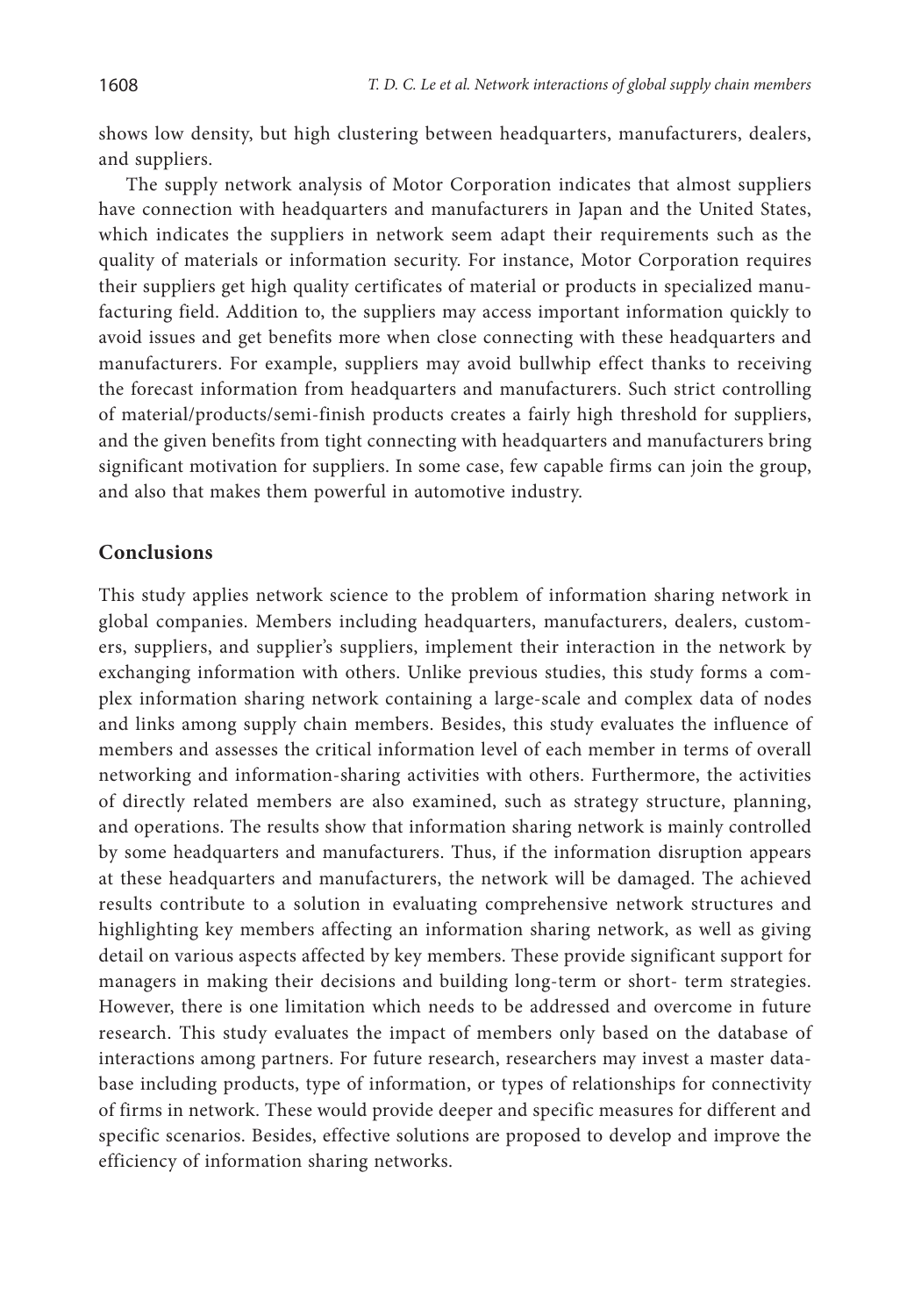### **Acknowledgements**

The suggestions of the anonym reviewers are much appreciated.

## **Funding**

The project was funded under the program of the Minister of Science and Higher Education titled "Regional Initiative of Excellence" in 2019–2022, project number 018/RID/2018/19, the amount of funding PLN 10788 423,16.

#### **Author contributions**

T.D.C.L. and M.P. conceived the study and were responsible for the design and development of the data analysis. J.O. were responsible for data collection and analysis. T.D.C.L was responsible for data interpretation T.D.C.L. and M.P. wrote the first draft of the article.

#### **Disclosure statement**

Authors declare that they have no competing financial, professional, or personal interests from other parties.

## **References**

- Bakacsi, G., Sándor, T., András, K., & Viktor, I. (2002). Eastern European cluster: Tradition and transition. *Journal of World Business*, *37*(1), 69–80. [https://doi.org/10.1016/S1090-9516\(01\)00075-X](https://doi.org/10.1016/S1090-9516(01)00075-X)
- Barabási, A. L. (2016). *Network science*. Cambridge University Press.
- Baranyai, Z., Gyuricza, C., & Vasa, L. (2012). Moral hazard problem and cooperation willingness: Some experiences from Hungary. *Actual Problems of Economics*, *138*(12), 301–310. https://www.researchgate.net/publication/288380794\_Moral\_hazard\_problem\_and\_cooperation\_ willingness\_Some\_experiences\_from\_Hungary
- Bencsik, A., & Juhasz, T. (2020). Impacts of informal knowledge sharing (workplace gossip) on organisational trust. *Economics and Sociology*, *13*(1), 249–270. <https://doi.org/10.14254/2071-789X.2020/13-1/16>
- Benda-Prokeinová, R., Dobeš, K., Mura, L., & Buleca, J. (2017). Engel's approach as a tool for estimating consumer behaviour. *E a M: Ekonomie a Management*, *20*(2), 15–29. <https://doi.org/10.15240/tul/001/2017-2-002>
- Béresné, M. B. (2018). Sustainable competitiveness of Hungary Focusing on the years 2013–2017. *Annals of the University of Oradea Economic Science*, *1*(1), 269–278. <https://ideas.repec.org/a/ora/journl/v1y2018i1p269-278.html>
- Bier, T., Lange, A., & Glock, C. H. (2020). Methods for mitigating disruptions in complex supply chain structures: A systematic literature review. *International Journal of Production Research*, *58*(6), 1835–1856. <https://doi.org/10.1080/00207543.2019.1687954>
- Bilan, Y., Mishchuk, H., Roshchyk, I., & Joshi, O. (2020). Hiring and retaining skilled employees in SMEs: Problems in human resource practices and links with organizational success. *Business: Theory and Practice*, *21*(2), 780–791. <https://doi.org/10.3846/btp.2020.12750>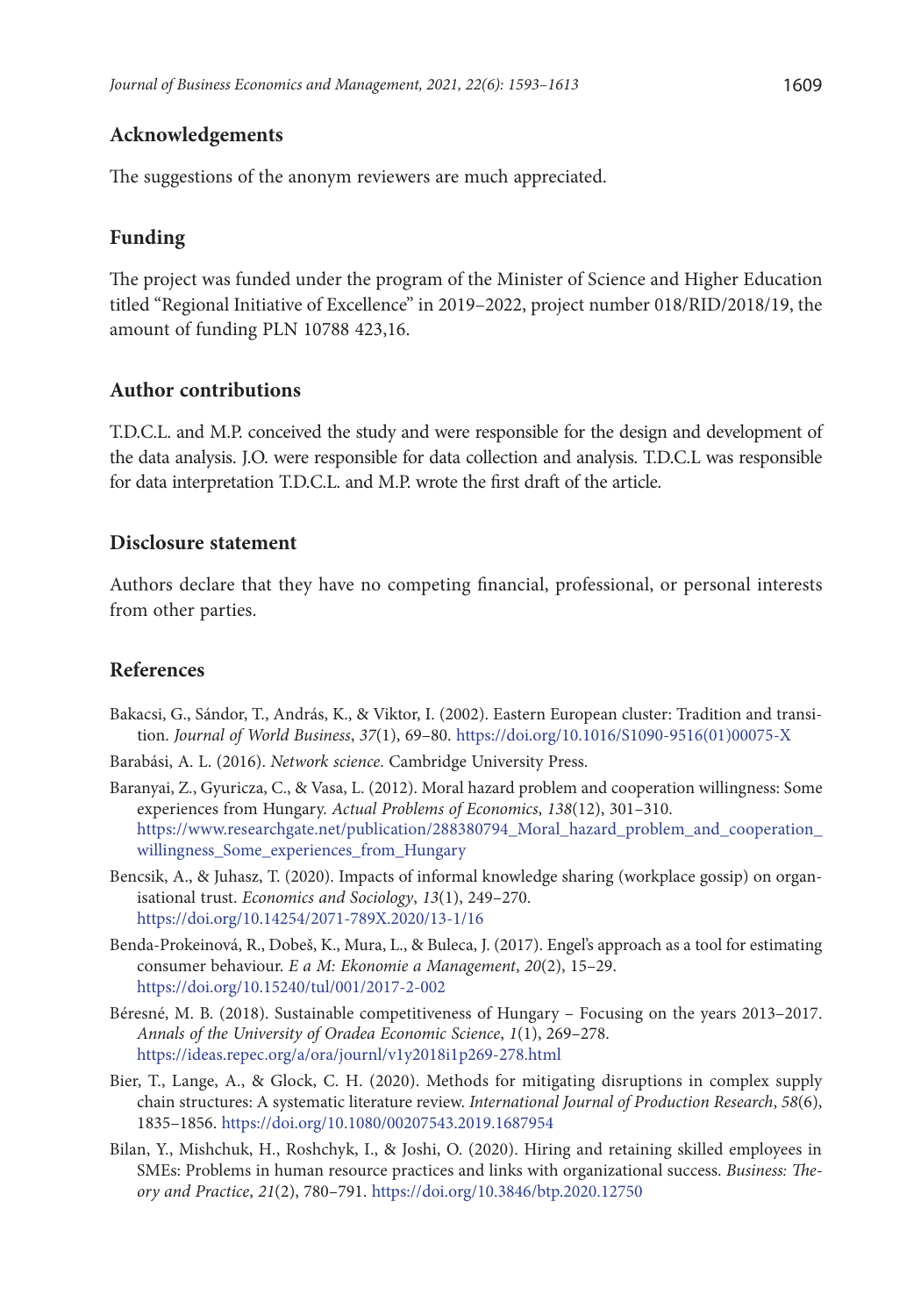- Brintrup, A., Kito, T., López, E., New, S., & Reed-Tsochas, F. (2011). *The structure of the Toyota supply network: The emergence of resilience* (CABDyN Working Paper). http://www.cabdyn.ox.ac.uk/complexity\_PDFs/Working%20Papers%202011/WorkingPaper\_ToyotaRobustness.pdf
- Brintrup, A., Wang, Y., & Tiwari, A. (2015). Supply networks as complex systems: A network-sciencebased characterization. *IEEE Systems Journal, 11*(4), 2170–2181. <https://doi.org/10.1109/JSYST.2015.2425137>
- Cai, K., He, S., & He, Z. (2020). Information sharing under different warranty policies with cost sharing in supply chains. *International Transactions in Operational Research, 27*(3), 1550–1572. <https://doi.org/10.1111/itor.12597>
- Cai, S., & Yang, Z. (2014). The role of the *Guanxi* institution in skill acquisition between firms: A study of Chinese firms. *Journal of Supply Chain Management*, *50*(4), 3–23. <https://doi.org/10.1111/jscm.12035>
- Chen, H. H., & Lin, A. M. (2012). Complex network characteristics and invulnerability simulating analysis of supply chain. *Journal of Networks*, *7*(3), 591–597. http://www.celap.org.cn/attach/0/1301221530221875299.pdf
- Chin, K., & Lee, H. (2018). Analysis of the vulnerabilities of the supply chain network of a manufacturing company using the network-science approach: S-Electronics case*.* In *2018 Portland International Conference on Management of Engineering and Technology (PICMET)* (pp. 1–6). IEEE. <https://doi.org/10.23919/PICMET.2018.8481939>
- Clemente, F., Nasuelli, P. A., & Baggio, R. (2015). Formal network analysis of a food supply chain system: A case study for the Italian agro-food chains. *Journal of Agricultural Informatics*, *6*(4), 1–16. <https://doi.org/10.17700/jai.2015.6.4.205>
- de Camargo Junior, J. B., Neto, M. S., Pires, S. R. I., da Silva, E. M., Vivaldini, M., & Correa, D. A. (2012, March 19–20). The role of logistics services providers in the supply chain management: The social network perspective. In *2*ème *Congrès TRANSFORMARE* (pp. 34–43). Paris. https://www.transformare.adm.br/anais/Joao-Batista-de-Camargo-Junior-et-al.-The-role-of-logistics-services-providers.pdf
- de Lima Simão, M. P., Barbosa, D. H., Barbosa, J. S. K., Leal, G. C. L., Galdamez, E. V. C., & Cotrim, S. L. (2018). Emerging trends and collaborative network patterns on Reverse Logistics. *Independent Journal of Management* & *Production*, *9*(2), 321–339. <https://doi.org/10.14807/ijmp.v9i2.689>
- Dobrovič, J., Kmeco, L., Gallo, P., & Gallo, Jr., P. (2019). Implications of the model EFQM as a strategic management tool in practice: A case of Slovak Tourism Sector. *Journal of Tourism and Services*, *10*(18), 47–62. <https://doi.org/10.29036/jots.v10i18.91>
- Durda, L., & Ključnikov, A. (2019). Social networks in entrepreneurial startups development. *Economics and Sociology*, *12*(3), 192–208. <https://doi.org/10.14254/2071-789X.2019/12-3/13>
- Dvorský, J., Petráková, Z., Khan, K. A., Formánek, I., & Mikoláš, Z. (2020). Selected aspects of strategic management in the service sector. *Journal of Tourism and Services*, *11*(20), 109–123. <https://doi.org/10.29036/jots.v11i20.146>
- Fekete, I., & Hatványi, T. (2018). Network science in logistics: A new way to flexible adaptation. In Sushil, T. P. Singh, & A. J. Kulkarni (Eds.), *Flexible systems management. Flexibility in resource management* (pp. 57–69). Springer, Singapore. [https://doi.org/10.1007/978-981-10-4888-3\\_4](https://doi.org/10.1007/978-981-10-4888-3_4)
- Gallo, P., Mihalčová, B., Gallo, Jr. P., Čabinová, V., & Tomčíková, Ľ. (2019). Application of the balanced scorecard as a strategic management tool in practice: A case of Slovak Tourism sector. *GeoJournal of Tourism and Geosites*, *24*(1), 19–28. <https://doi.org/10.30892/gtg.24102-339>
- Giuffre, K. (2013). *Communities and networks: Using social network analysis to rethink urban and community studies*. John Wiley & Sons. https://www.wiley.com/en-lt/Communities+and+Networks%3A+U sing+Social+Network+Analysis+to+Rethink+Urban+and+Community+Studies-p-9780745654201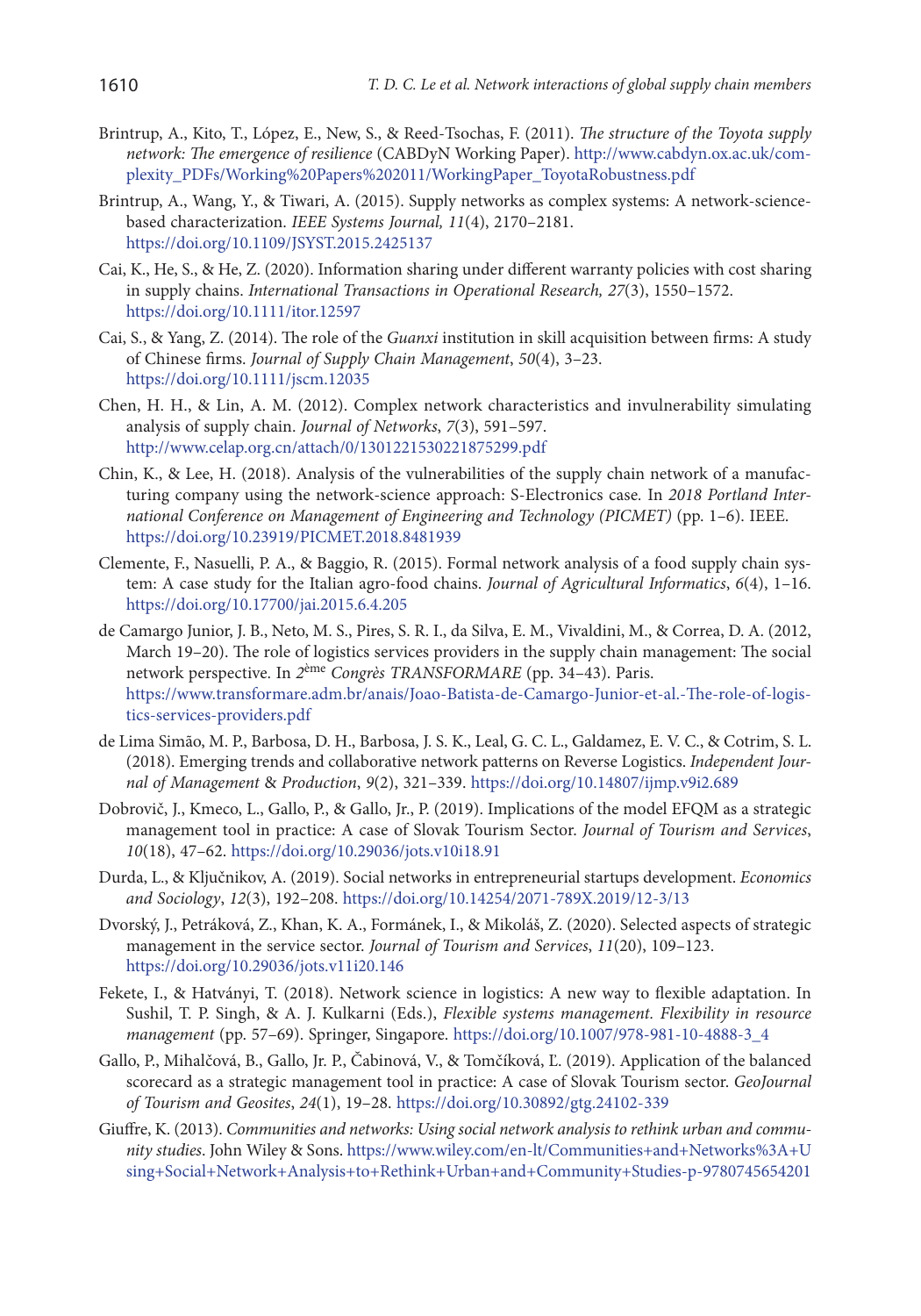Gonda, G., Gorgenyi-Hegyes, E., Nathan, R. J., & Fekete-Farkas, M. (2020). Competitive factors of fashion retail sector with special focus on SMEs. *Economies*, *8*(4)*,* 95.

<https://doi.org/10.3390/economies8040095>

- Harvey, E. P., & O'Neale, D. R. (2020). Using network science to quantify economic disruptions in regional input-output networks*.* In N. Masuda, KI. Goh, T. Jia, J. Yamanoi, & H. Sayama (Eds.), *Springer Proceedings in complexity*: *Vol. 1. Proceedings of NetSci-X 2020: Sixth international winter school and conference on network science* (pp. 259–270). Springer, Cham. [https://doi.org/10.1007/978-3-030-38965-9\\_18](https://doi.org/10.1007/978-3-030-38965-9_18)
- Hearnshaw, E. J., & Wilson, M. M. (2013). A complex network approach to supply chain network theory. *International Journal of Operations* & *Production Management*, *33*(4), 442–469. <https://doi.org/10.1108/01443571311307343>
- Huo, B., Zhao, X., & Zhou, H. (2014). The effects of competitive environment on supply chain information sharing and performance: an empirical study in China. *Production and Operations Management*, *23*(4), 552–569. <https://doi.org/10.1111/poms.12044>
- Jeong, K., & Hong, J. D. (2019). The impact of information sharing on bullwhip effect reduction in a supply chain. *Journal of Intelligent Manufacturing*, *30*(4), 1739–1751. <https://doi.org/10.1007/s10845-017-1354-y>
- Jiang, Q., & Ke, G. (2019). Information sharing and bullwhip effect in smart destination network system. *Ad Hoc Networks*, *87*, 17–25. <https://doi.org/10.1016/j.adhoc.2018.07.006>
- Jozwiak, A., Milkovics, M., & Lakner, Z. (2016). A network-science support system for food chain safety: A case from Hungarian cattle production. *International Food and Agribusiness Management Review*, *19*(A), 1–26. <https://doi.org/10.22004/ag.econ.240694>
- Kot, S., Haque, A. U., & Kozlovski, E. (2019). Strategic SCM's mediating effect on the sustainable operations: Multinational Perspective*. Organizacija*, *52*(3), 219–235. <https://doi.org/10.2478/orga-2019-0014>
- Kot, S., Onyusheva, I., & Grondys, K. (2018). Supply chain management in SMEs: Evidence from Poland and Kazakhstan. *Engineering Management in Production and Services*, *10*(3), 23–36. <https://doi.org/10.2478/emj-2018-0014>
- Kovács, Z. (2016). Moral hazard in producer organizations Some experiences of an empirical survey. *Applied Studies in Agribusiness and Commerce*, *10*(4–5), 77–83. <https://doi.org/10.19041/APSTRACT/2016/4-5/10>
- Lambert, D. M., & Cooper, M. C. (2000). Issues in supply chain management. *Industrial Marketing Management*, *29*(1), 65–83. [https://doi.org/10.1016/S0019-8501\(99\)00113-3](https://doi.org/10.1016/S0019-8501(99)00113-3)
- Ledwoch, A., Yasarcan, H., & Brintrup, A. (2018). The moderating impact of supply network topology on the effectiveness of risk management. *International Journal of Production Economics*, *197*, 13–26. <https://doi.org/10.1016/j.ijpe.2017.12.013>
- Lei, H., Wang, J., Shao, L., & Yang, H. (2019). Ex post demand information sharing between differentiated suppliers and a common retailer. *International Journal of Production Research*, *58*(3), 703–728. <https://doi.org/10.1080/00207543.2019.1600758>
- Li, G., Lin, Y., Wang, S., & Yan, H. (2006). Enhancing agility by timely sharing of supply information. *Supply Chain Management*, *11*(5), 425–435. <https://doi.org/10.1108/13598540610682444>
- Li, Y., Ye, F., & Sheu, C. (2014). Social capital, information sharing and performance. *International Journal of Operations* & *Production Management*, *34*(11), 1440–1462. <https://doi.org/10.1108/IJOPM-03-2013-0132>
- Liao, H., Shen, J., Wu, X. T., Chen, B. K., & Zhou, M. (2017). Empirical topological investigation of practical supply chains based on complex networks. *Chinese Physics, B*, *26*(11), 110505. <https://doi.org/10.1088/1674-1056/26/11/110505>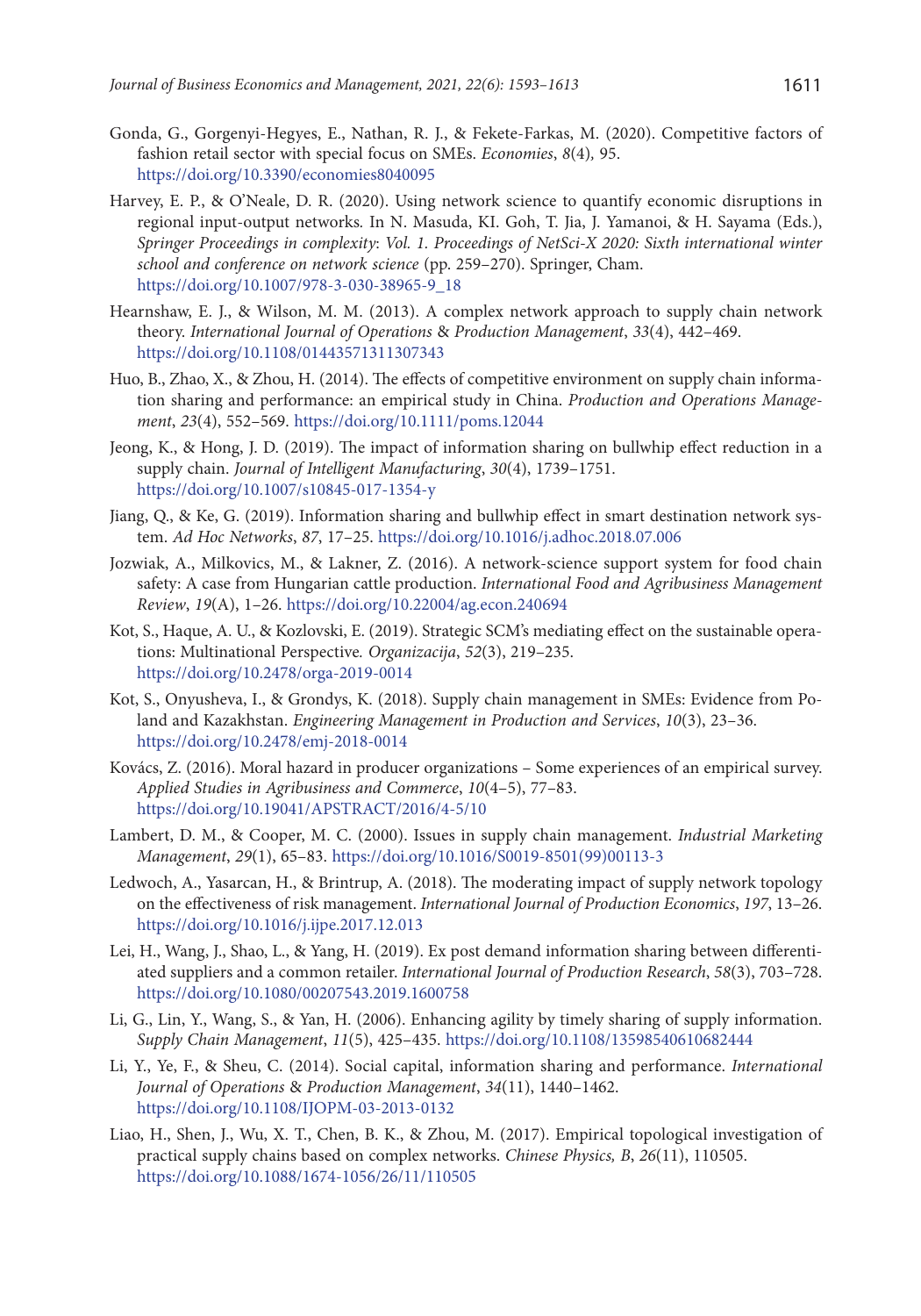- Maskey, R., Fei, J., & Nguyen, H. O. (2020). Critical factors affecting information sharing in supply chains. *Production Planning* & *Control*, *31*(7), 557–574. <https://doi.org/10.1080/09537287.2019.1660925>
- Mishchuk, H., Bilan, Y., & Pavlushenko, L. (2016). Knowledge management systems: Issues in enterprise human capital management implementation in transition economy. *Polish Journal of Management Studies*, *14*(1), 163–173.
- Myšková, R., & Kuběnka, M. (2019). Information sharing in the context of business cooperation as a source of competitive advantage. *Journal of International Studies*, *12*(3), 169–182. <https://doi.org/10.14254/2071-8330.2019/12-3/14>
- Nuss, P., Graedel, T. E., Alonso, E., & Carroll, A. (2016). Mapping supply chain risk by network analysis of product platforms. *Sustainable Materials and Technologies*, *10*, 14–22. <https://doi.org/10.1016/j.susmat.2016.10.002>
- Onalan, M. S., & Magda, R. (2020). Intolerance to uncertainty and motivational persistence among Turkish females according to entrepreneurial intention. *Polish Journal of Management Studies*, *21*(2), 285–300. <https://doi.org/10.17512/pjms.2020.21.2.20>
- Pakurár, M., Haddad, H., Popp, J., Khan, T., & Oláh, J. (2019). Supply chain integration, organizational performance and balanced scorecard: An empirical study of the banking sector in Jordan. *Journal of International Studies*, *12*(2), 129–146. <https://doi.org/10.14254/2071-8330.2019/12-2/8>
- Perera, S. S., Bell, M. G., Piraveenan, M., Kasthurirathna, D., & Parhi, M. (2018b). Topological structure of manufacturing industry supply chain networks. *Complexity*, *2018*, 3924361. <https://doi.org/10.1155/2018/3924361>
- Perera, S., Bell, M. G., & Bliemer, M. C. (2017). Network science approach to modelling the topology and robustness of supply chain networks: A review and perspective. *Applied Network Science*, *2*(1), 1–25. <https://doi.org/10.1007/s41109-017-0053-0>
- Perera, S., Bell, M., & Bliemer, M. (2018a). *Network science approach to modelling emergence and topological robustness of supply networks: A review and perspective* (pp. 1–34). arXiv preprint arXiv:1803.09913.
- Popp, J., Kiss, A., Oláh, J., Máté, D., Bai, A., & Lakner, Z. (2018). Network analysis for the improvement of food safety in the international honey trade. *Amfiteatru Economic*, *20*(47), 84–98. <https://doi.org/10.24818/EA/2018/47/84>
- Revelle, W. (1979). Hierarchical cluster analysis and the internal structure of tests. *Multivariate Behavioral Research*, *14*(1), 57–74. [https://doi.org/10.1207/s15327906mbr1401\\_4](https://doi.org/10.1207/s15327906mbr1401_4)
- Saglietto, L., Fulconis, F., Bédé, D., de Almeira Goes, J., & Forradellas, R. (2014). *Wine industry supply chain (WSC) modeling: An Argentina-France comparison* (pp. 1–18).
- Shang, W., Ha, A. Y., & Tong, S. (2016). Information sharing in a supply chain with a common retailer. *Management Science*, *62*(1), 245–263. <https://doi.org/10.1287/mnsc.2014.2127>
- Shannon, P., Markiel, A., Ozier, O., Baliga, N. S., Wang, J. T., Ramage, D., Amin, N., Schwikowski, B., & Ideker, T. (2003). *Cytoscape: A software environment for integrated models of biomolecular interaction networks (3.7.2)* [Computer software]. Genome Research. <https://cytoscape.org/>
- Siddique, P. J., Gue, K., & Ayuby, M. S. (2018). The small world of material handling research. In *15th IMHRC Proceedings*. Savannah, Georgia, USA. [https://digitalcommons.georgiasouthern.edu/](https://digitalcommons.georgiasouthern.edu/pmhr_2018/31) [pmhr\\_2018/31](https://digitalcommons.georgiasouthern.edu/pmhr_2018/31)
- Topal, B., & Sahin, H. (2018). The influence of information sharing in the supply chain process on business performance: An empirical study. *Studies in Informatics and Control*, *27*, 201–212. <https://doi.org/10.24846/v27i2y201808>
- Vörösmarty, G., & Dobos, I. (2019). The role of personal motivation in sustainable purchasing practices. *Amfiteatru Economic*, *21*(50), 121–136. <https://doi.org/10.24818/EA/2019/50/121>